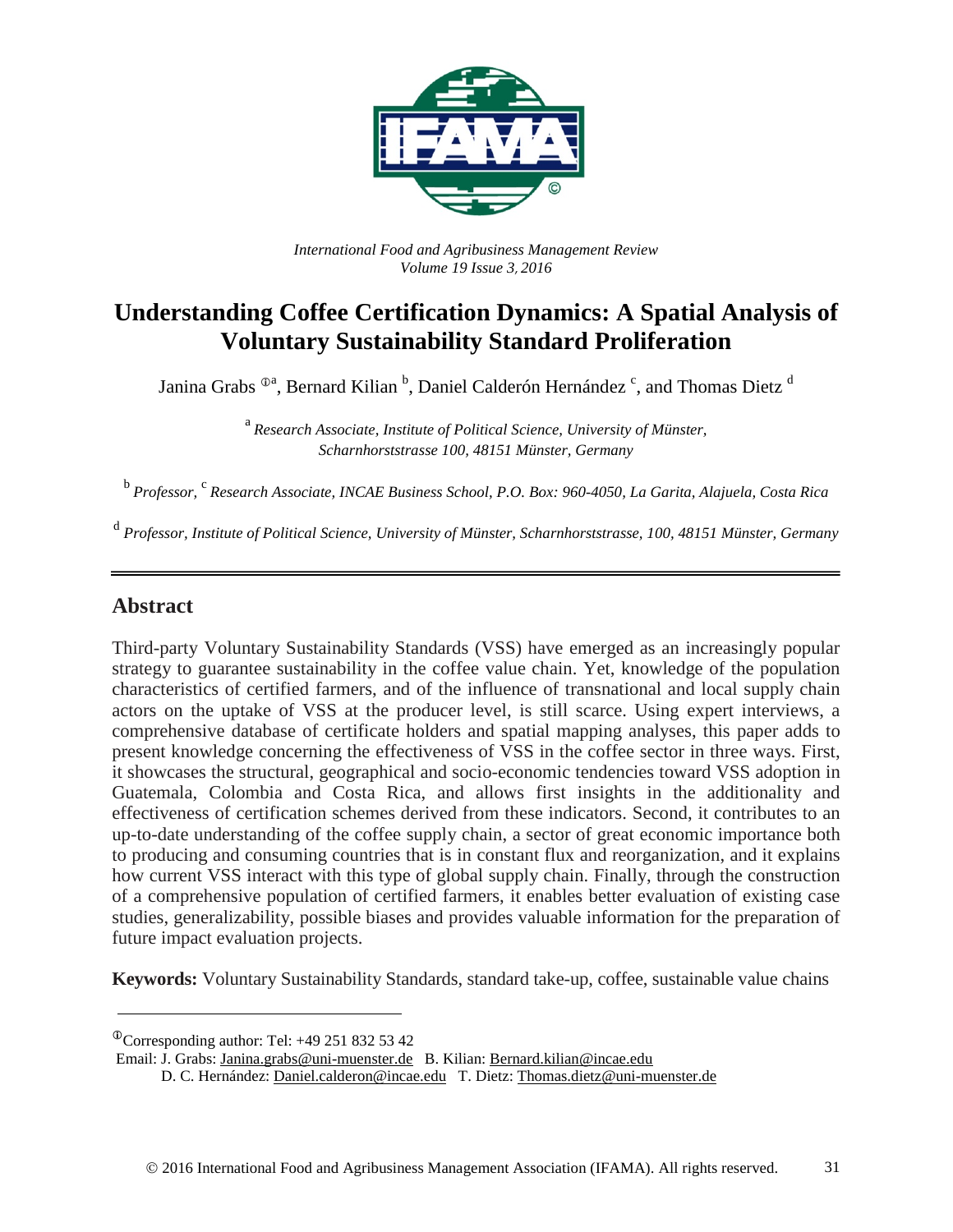## **Introduction**

In the last twenty years, third-party voluntary sustainability standards (VSS) have emerged as an increasingly popular strategy to guarantee sustainability in global value chains (Auld et al. 2007). VSS schemes can be conceptualized as non-state, market-driven governance approaches that aim to improve the economic, environmental and social sustainability of production through the establishment and enforcement of specific norms of behavior (Cashore et al. 2004). Due to their voluntary nature, scheme buy-in and long-term commitments by firms and NGOs are an essential success factor for the spread of VSS. Hence, much academic attention has been focused on explaining standard uptake and adaption decisions by these stakeholders (Cashore et al. 2004; Auld et al. 2007; Nadvi 2008; Levy et al. 2016; Pattberg 2006; Fransen and Burgoon 2012). Yet, there has been comparatively little analysis of how these supply chain actors influence the proliferation of sustainability standards at the producer level. Furthermore, there exists a lack of aggregated knowledge about the current supply base of certified products and the characterization of participating farmers (with the notable exception of Guedes Pinto et al. (2014)). Our paper aims to fill this research gap through a combination of qualitative and geographical research in a cross-section of coffee-producing countries in Central America.

Ensuring sustainability is of particular importance in the coffee industry. Changing climates, exacerbating price volatility, and recurring disease outbreak threaten the continued global supply, while consumption demand is projected to increase (ICO 2014). Simultaneously, the coffee sector is at the forefront of VSS adoption (Panhuysen and Pierrot 2014) and the academic evaluation of their impact (KPMG 2013). Yet, few studies address the representativeness of the certified entities they are evaluating (Arnould et al. 2009; Bolwig et al. 2009; Kuit et al. 2013). Comprehensive country-level data on the population of certified farmers are difficult to obtain and suffer from fragmentation and poor quality. Yet, location-specific insights on the total population of certified producers are crucial for understanding the true effectiveness of VSS in improving sustainability. If mainly above-average producers—in terms of farm size and, relatedly, wealth—are the only ones that can achieve certification, the scheme's impact on economic development is minimal. Equally, if certified producers are scattered across uncertified landscapes, their effect on overall ecosystem sustainability will be suboptimal.

This paper adds to the knowledge base on the effectiveness of voluntary sustainability standards in the coffee sector in three ways. First, it showcases the structural, geographical and socioeconomic tendencies toward standard adoption in three important origin countries and allows first insights in the effectiveness of VSS schemes derived from these indicators. Second, it contributes to an up-to-date understanding of the coffee supply chain, a sector of great economic importance both to producing and consuming countries that is in constant flux and reorganization, and explains how current VSS interact with this type of global supply chain. Finally, through the construction of a comprehensive population of certified farmers, it allows to better evaluate existing case studies' generalizability and possible biases and provides valuable information for the preparation of future impact evaluation projects.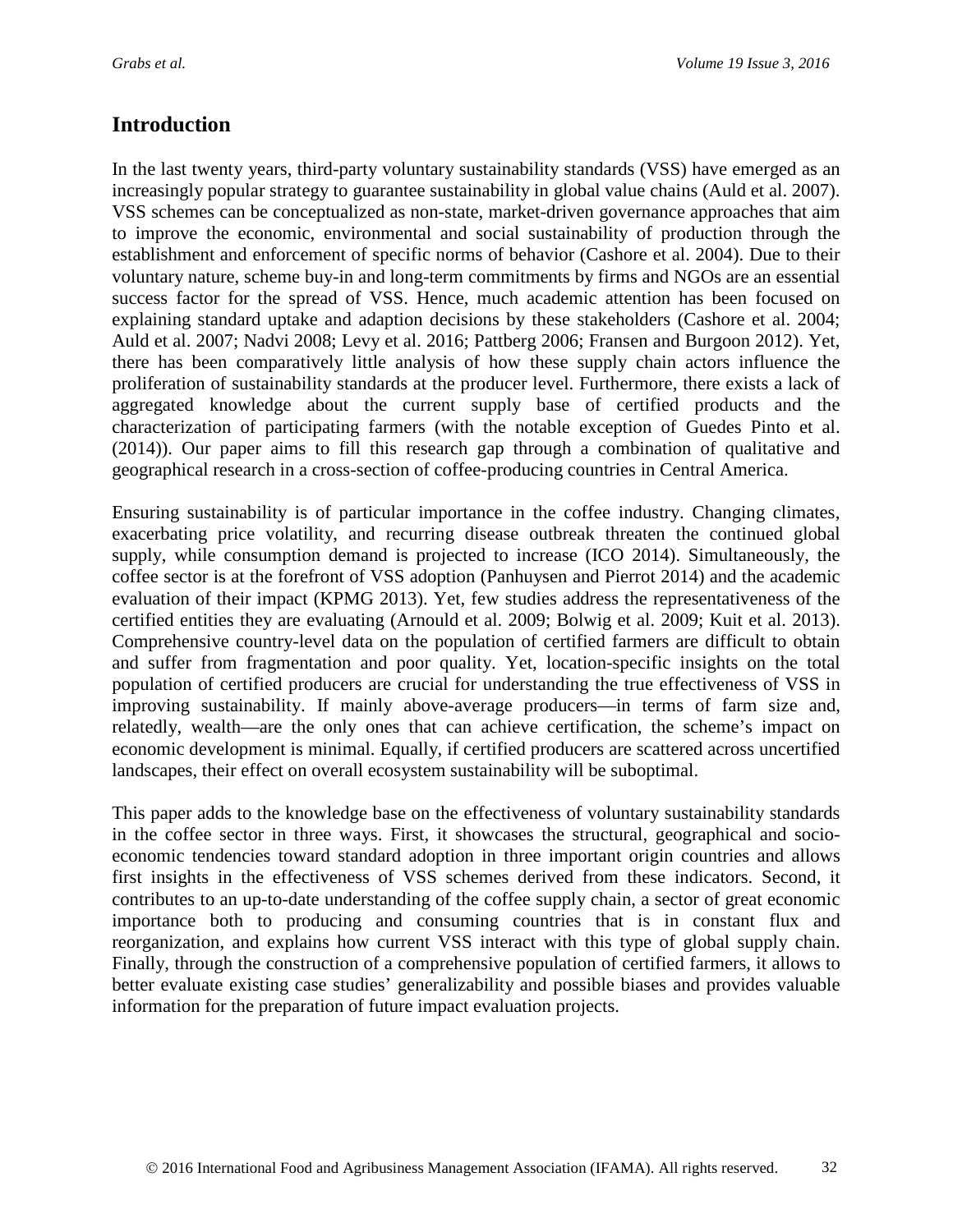## **Objectives and Research Questions**

Beyond anecdotal evidence, little is known about the drivers and determinants of VSS adoption. In addition to individual farm-level interest and motivation, other factors – such as pre-existing business relations, buyer interest, or location – may be determinants of certification success (Bitzer et al. 2013; Valkila et al. 2010). The necessity of being embedded in a fully certified supply chain further limits farmers' self-determination of choosing whether and which sustainability schemes to participate in. In particular, the crucial role of external agents—roasterled programs, in-country exporters, governments, coffee institutions and NGOs—has not yet been sufficiently examined. As the first link of farmers to export markets, they take on a central interface position between local supply and global demand. This paper investigates this demanddriven decision-making process using supply chain analysis as well as geographical meta-data to identify the main pathways toward coffee VSS adoption in Guatemala, Costa Rica and Colombia. Furthermore, the compilation of a database of all certificate holders of four main VSS (FLO, Fair Trade USA, Rainforest Alliance and UTZ Certified) allows a first characterization of the countries' respective producers of certified coffee. Through a combination of qualitative and spatial research, this paper aims to answer the following research questions:

*What are the main pathways toward participation in Voluntary Sustainability Standards in the coffee sector? Are there major structural (geographical and institutional) determinants of participation connected to these pathways?*

On the basis of a literature review of supply chain and governance-related publications as well as semi-structured expert interviews we inductively construct a classification of VSS adoption pathways, their characterization and determinants of participation. The model is then tested using the construction of a comprehensive database of the certified producers of four VSS schemes in three coffee-producing countries with differing institutional arrangements. The following Sections three and four present the literature review and introduce the country-specific settings. Section five discusses the methods in more detail, Section six provides both qualitative and quantitative results, and Section seven concludes the analysis.

## **Literature Review**

The coffee sector has been a popular subject for case studies on the impact of VSS, particularly regarding Fair Trade and organic certification (such as summarized in Potts et al. (2014) and KPMG (2013)), as well as larger systemic impact analyses (e.g. Fransen 2011; Lambin et al. 2014; Kalfagianni and Fuchs 2015). Additionally, first attempts at integrating supply chain management and VSS research have found it to be a promising field with much remaining research potential (Karjalainen and Moxham 2013; Forrer and Mo 2013; Howard and Jaffee 2013; Moxham and Kauppi 2014). Yet, sector-encompassing analyses of farm-level determinants of standard adoption have been scarcer. From a theoretical perspective, the global commodity chain analysis (Gereffi 1999) and governance cost (Dietz and Auffenberg 2014) approaches add insights for the construction of a framework that can be supplemented by evidence from empirical case studies and interviews.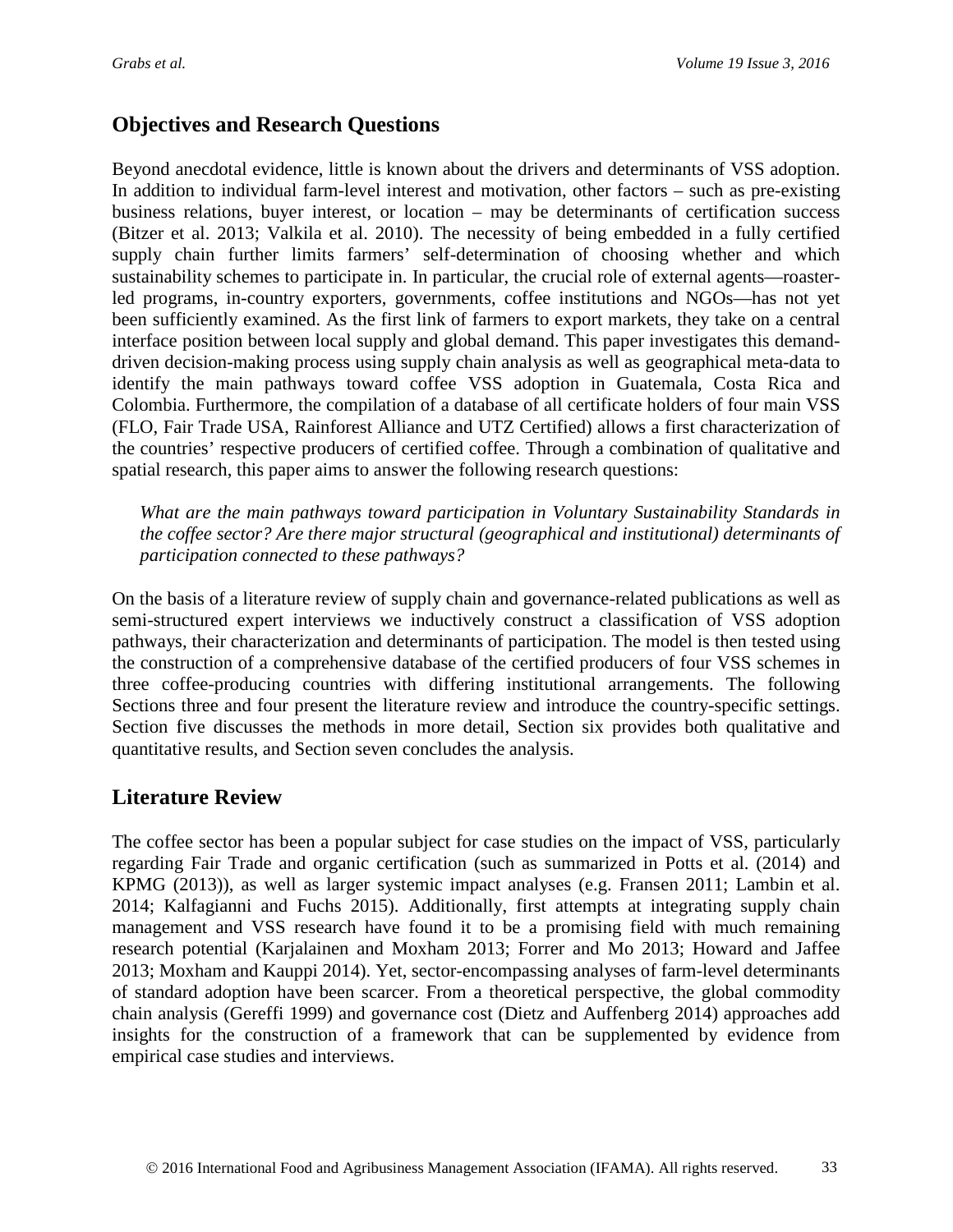Gereffian global supply chain analysis views global commodity chains as either producer-driven —where large manufacturing companies coordinate production network—or buyer-driven which are dominated by end-buyers that set up decentralized networks of atomic, small-scale producers (Gereffi 1999). Kaplinsky and Fitter (2004) and Raynolds (2009) identify the coffee supply chain as a typical buyer-driven commodity chain, where retailers, roasters and traders set the standards that isolated producers have to fulfill. Indeed, the buyer's end is increasingly consolidating (Elder et al. 2014). In 2013, the ten largest roasters controlled more than 40% of total world coffee sales (Panhuysen and Pierrot 2014). After recent mergers and acquisitions, the two leading firms (Nestlé and JAB Holding Company) alone now account for that share, with 22.7% and 21% of global sales, respectively (Boyle 2014; Cohen 2015). Similarly, the green coffee trading sector is highly concentrated: three companies trade more than 50% of the global green coffee volume (Panhuysen and Pierrot 2014). In this type of industry, the vertical integration of supply chains, including of certified products, is common, and inclusion in these chains fundamental for the survival of smallholder farmers (Raynolds et al. 2004). It is thus likely that downstream actors play an important role in farmers' decisions whether to get certified. Indeed, Bolwig (2009) notes that organic coffee production schemes in Uganda frequently resemble contract farming in their design.

In addition to existing market linkages, the governance cost approach suggests that a certain minimum size, accessibility and regional location are important for VSS roll-out. Dietz and Auffenberg (2014) argue that, in view of stable per-unit payoffs in terms of price premiums, rational market actors prefer to engage in sustainability schemes with low implementation and enforcement costs. Generally, VSS schemes exhibit large economies of scale, since the main costs of infrastructure adaptation and auditing are unitary, whereas the economic benefit accrue per unit of output (Kuit and Waarts 2014; Gibbon and Ponte 2005). Thus, larger-scale farms and groups with greater membership should derive greater net benefit from VSS participation than independent smallholder farmers. In Peru, for instance, Bitzer et al. observe that "already existing inter-organizational relationships with the partnership initiator were the most influential factors for being chosen as beneficiaries. Most of these were large, well-known producer organizations that were relatively easy to access in terms of road infrastructure" (2013, 11). Indeed, pre-existing infrastructure, such as good road access or the existence of schools and public hospitals in the vicinity, and stringent public regulatory standards can decrease implementation costs and might facilitate VSS roll-out (Bitzer et al. 2013; Vogel 2008). This is particularly the case for schemes that explicitly include the provision of health and education services.

Furthermore, the cost-benefit analysis for industry actors to engage in certified value chains is more beneficial in product lines with high mark-ups and consumer willingness-to-pay (Kolk 2005). Hence, it might make more sense for high-quality coffee to bear a sustainable label, which, in turn, requires a sourcing strategy that is region-specific. In Colombia, Vellema et al. highlight that "differences in certification rates between regions are not explained by easily observable farm characteristics. Rather, they appear to be driven primarily by the region in which farms are located" (2015, 15).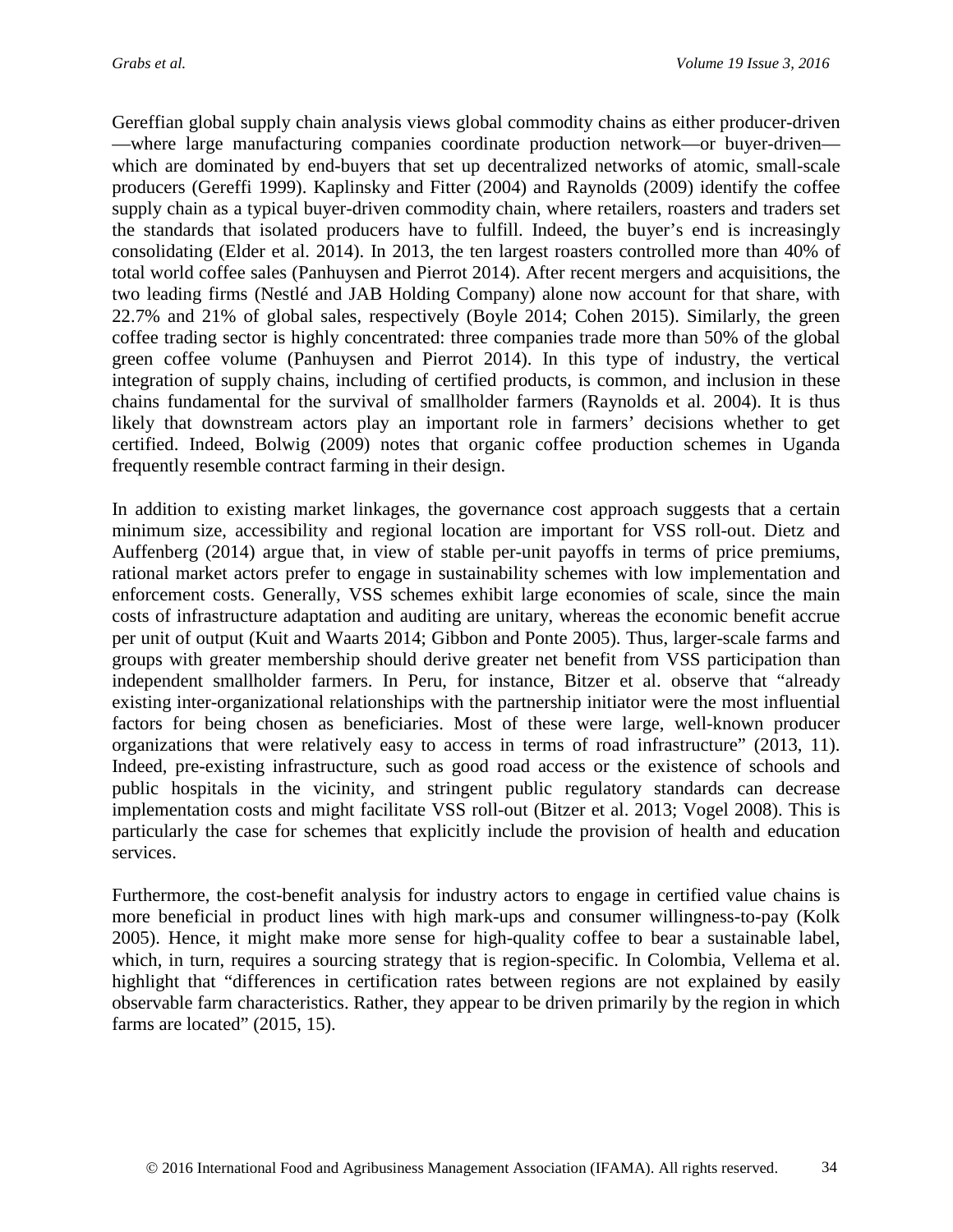Finally, Bitzer et al. (2013), Bolwig (2009), and Raynolds et al. (2004) all stress the importance of donor support in achieving and sustaining certification over time and report high levels of dependency, particularly on financial assistance.

Such observations on VSS adoption pathways and special characteristics of certified farms, though recurring, are often made as an aside and have not yet been the focus of sufficient academic research. We intend to contribute to this knowledge gap by constructing and analyzing the comprehensive population of certificate holders in three origin countries.

# **Country-Specific Settings**

When analyzing the supply chain linkages of producers to export channels, it is imperative to understand the surrounding institutional and structural settings producers find themselves in. These conditions diverge strongly between coffee-producing countries, driven by the historical development of institutions, land tenure, and coffee-related legislation. This section will characterize the coffee sectors of Colombia, Costa Rica and Guatemala respectively.

## *Colombia*

With an output of 750,000 tons of green coffee beans in 2014, Colombia is the third-largest global coffee producer after Brazil and Vietnam (USDA 2015). Though the coffee sector has shrunken in its economic significance (making up 4.5% of exports in 2014 as compared to 60% in 1970), it provides employment to more than half a million households and is an important backbone of rural development (USDA 2015).

The Federación Nacional de Cafeteros de Colombia (FNC), the national coffee federation, is one of the world's best-organized coffee institutions and provides an array of services to its members. Among others, it guarantees the purchase of all coffee at a local reference price, provides smallholders with credit, storage facilities and quality control, leads research and extension services, and supports rural development through education, infrastructure and value chain development (Roldán-Pérez et al. 2009). Historically, the government has also repeatedly provided direct income support and renovation subsidies schemes (OECD 2015); most recently and expansively during the outbreak of coffee rust in 2012/13, when more than US\$ 300 million were spent on direct transfers to coffee farmers alone (MADR 2013).

Thanks to its high level of organization, Colombia is an attractive country of origin for sustainably certified products. According to the Coffee Barometer 2014, more than 60% of Colombian production is either certified or verified as sustainable (Panhuysen and Pierrot 2014). This allows Colombia to be the second-largest source of standard-compliant coffee worldwide after Brazil, providing 17% of the world supply (Potts et al. 2014). Indeed, in 2011–2012, 28% of global Fair Trade certified supply came from Colombia, 11% each of Rainforest Alliance and UTZ Certified coffee, and 15% of global 4C supply. After Peru, Colombia is the country with the second-largest share of multiple-certified farms, which leads to a significant oversupply especially of UTZ Certified coffee (of which only 12% is sold as certified) (Potts et al. 2014).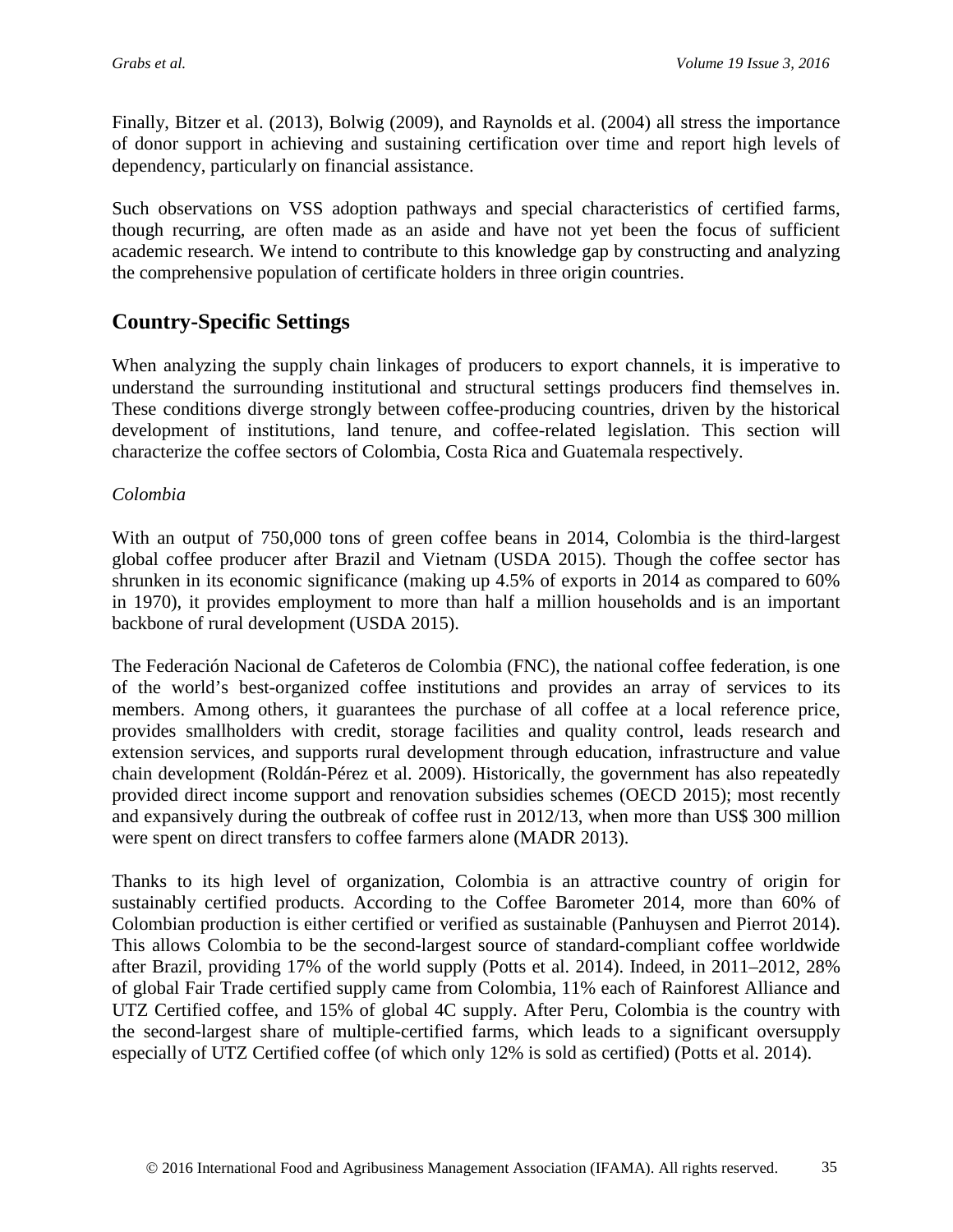### *Costa Rica*

In comparison to Colombia, Costa Rica is a marginal player in the international coffee market. Its economy is dominated by the service sector and it cannot compete either on quantity or on comparative costs. Instead, it has focused on quality and has become an important origin for specialty coffees (Bamber et al. 2014). Nevertheless, the number of coffee farmers is steadily dropping (by almost one-quarter between 2004 and 2014) as lower-altitude farms that cannot reach peak quality tend to succumb to urbanization pressure (ICAFE 2014).

Due to the crop's historical significance and the country's democratic tradition, the coffee sector is extremely well regulated. The Coffee Law of 1961 (Ley 2762) regulates the production process in minute detail, including quality control at processing, profit margins of mills and exporters, price-setting mechanisms and even credit provision (Costa Rica 1961). Since 1989, the government only allows Arabica coffee to be grown in order to protect the Costa Rican reputation for quality (Chacón Sánchez 2008). Furthermore, several laws regulate the environmental effects of coffee production and processing, most importantly the water pollution linked to wet-milling, and many mills upgraded their technologies in the 1990s (ICAFE 2015a). The historical focus on wet milling also streamlined the production process, since all coffee cherries are brought to mills which then leverage their size to sell the green coffee beans to exporters. Indeed, the 10% largest mills process around 70% of all coffee (Coricafe 2012). A strictly regulated liquidation process allows farmers to get a minimum price upon delivery, followed by trimestral payments and a final premium once all processed coffee has been sold to international markets (ICAFE 2015b). This smoothing of cash flows has noticeably benefitted farmers' investment possibilities (ResponsAbility 2013).

In 2011–2012, Costa Rica produced 4% of global Rainforest Alliance-certified coffee, 6% of Fair Trade volumes and 0.25% of UTZ Certified coffee. 24% of Costa Rica's production was Fair Trade certified, with Rainforest Alliance making up another 13% of production. Overall, in 2011–2012 Costa Rica was among the countries with the highest share (32%) of certified national production (Potts et al. 2014), though industry representatives report that producers are moving away from VSS adoption in order to focus on high-quality specialty coffee.

### *Guatemala*

Guatemala's history has been equally dominated by coffee production, though these structures have also contributed to many of its problems. The development of coffee estates—which dominate its sector—led to the expropriation of many indigenous communal lands and forced its former residents into more marginal plots higher up in the mountains. Only recently has a renaissance of smallholder agriculture taken place as high-quality coffee is being developed in exactly those altitudes where indigenous families settled after their expropriation. In response to this shift in demand, the coffee institution ANACAFE which traditionally advocated for the preferences of estate holders and coffee barons is starting to support smallholders more (Fischer and Victor 2014). A further difference to the previous two cases is that state involvement in the coffee business is minimal. Those programs that do exist are marred by corruption and misappropriation; for instance, almost half of the funding to overcome the coffee rust crisis in 2012–2013 was used for roads and other infrastructure projects before it could be allocated to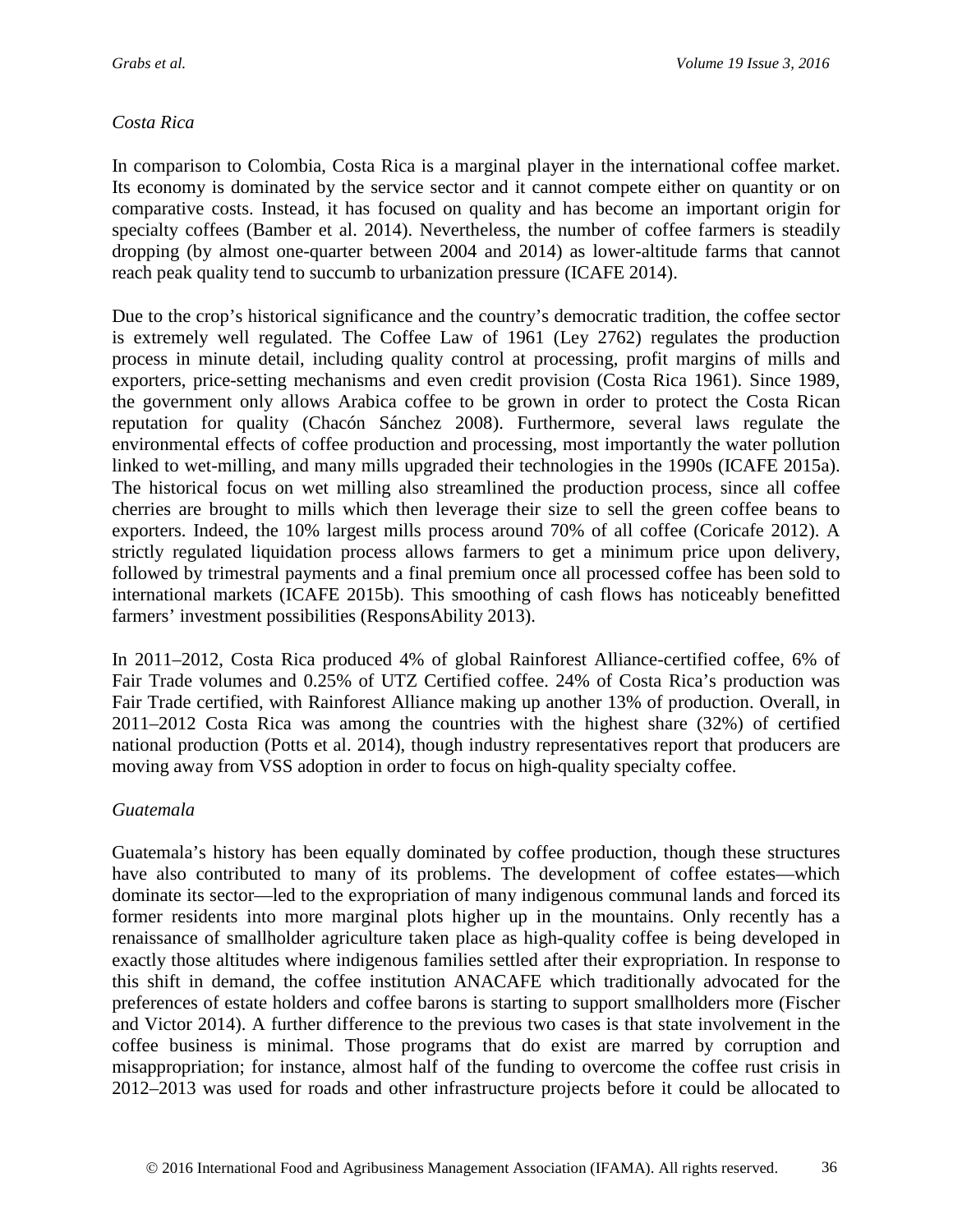coffee farmers (Luxner 2015). In contrast, some coffee areas of Guatemala such as Huehuetenango have had access to ample development assistance by both private NGOs and foreign ODA such as USAID's Rural Value Chains Program that targets over 12,000 people in total (USAID 2016). In addition, for its size Guatemala is an important sourcing country for several certification schemes. In 2012, it provided 7% of Rainforest Alliance and 2% of UTZ Certified coffee. Overall, around 13% of Guatemalan coffee output is certified (Potts et al. 2014).

Based on these characteristics, and the associated differences in power structures, institutional support and the involvement of external actors, we expect to find significant differences in the adoption of voluntary sustainability standards across the three countries.

## **Methods**

In a first step, we conducted nineteen anonymous semi-structured expert interviews of forty-five to sixty minutes each with representatives of international roasters, multinational and regional traders, and local cooperatives, institutions and non-profit organizations in the three countries under analysis (Guatemala, Costa Rica and Colombia) and tested our hypotheses about the relative importance of relational, institutional and geographical determinants of certification in the particular country contexts. Furthermore, we identified clear and distinct pathways toward certification and gauge their respective importance across different VSS.

In a second step, we tested whether the qualitative results can be quantitatively observed. We constructed a database of certificate holders of the four most prominent sustainability labels in the coffee sector (Fairtrade Labeling International, Fair Trade USA, Rainforest Alliance and UTZ Certified) in three leading countries regarding certification volume, namely Guatemala, Costa Rica, and Colombia. Our baseline dataset is an up-to-date map of the geographical location of certificate holders based on the certification organizations' online maps (FLOCERT 2016; Fair Trade USA 2016; Rainforest Alliance 2016; UTZ Certified 2016). To this, we added size information (number of farmers and/or certified coffee hectares, as available), altitude, information about multiple certification, and coded the certificate holder information according to their most probable pathway to certification<sup>[1](#page-6-0)</sup>. Using these maps, we tested our hypotheses on the importance of location as well as of the presence of infrastructure. We also compared regional volumes of certified products with regional production information (MAGA 2015; INEC 2015; FNC 2015) to identify whether certified producers are over- or underrepresented in certain regions, and compared the average farm size of certified farmers with country-level means. Using the VSS adoption pathway information, we examined which pathway contributes most to certified volume. We finally tested whether the pathways are significantly different in the total area and area per producer that is certified, as well as in the altitude of production which correlates with greater quality, through the use of ANOVA analysis.

<span id="page-6-0"></span> $1$  This was approximated by using the certificate holder's name and/or openly available information on the certification pathway.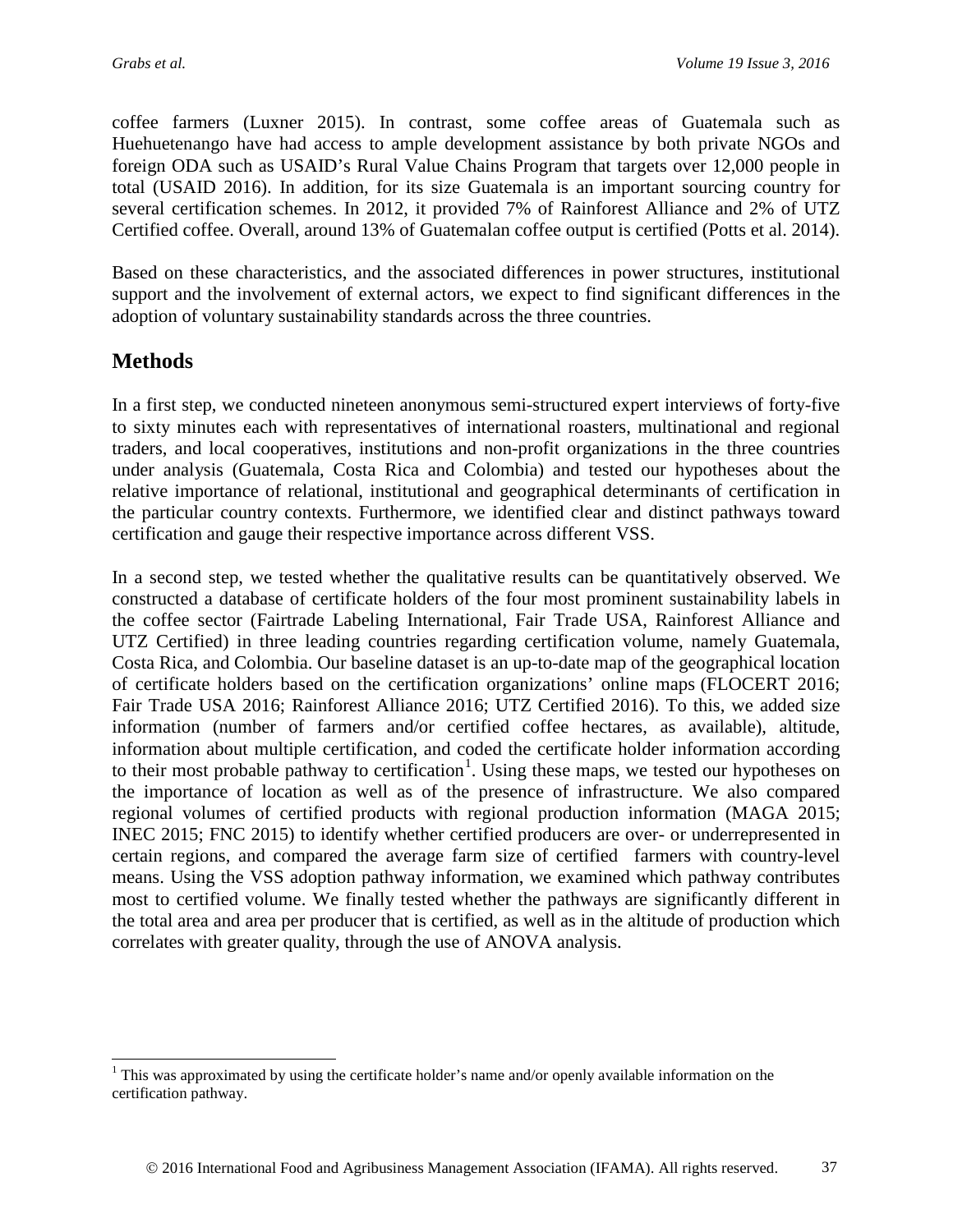# **Results**

## *Qualitative Analysis*

The expert interviews yielded five alternative, and in some cases complementary, pathways toward VSS adoption that are schematized in the following chart. First, they can be differentiated by their main motivating force: increased demand for certified products stemming from downstream supply chain actors (the demand-driven pathway) or increased supply provided by upstream producers (the supply-driven pathway). Increased demand can be managed either by green coffee exporters that source more certified coffee, or directly by the roasters through a vertically integrated supply chain. On the other hand, upstream producers' motivation to participate in a certified value chain can be stimulated by national- and regional-level institutions with clear political goals, or have emerged organically in cooperatives and coffee estates.



**Figure 1.** Pathways toward certification

The following describes the identified types in more detail, based on information gathered in the anonymous interviews.

## *Roaster-Led Initiatives*

The high-priced, specialty coffee segment is the fastest growing market in high-income countries where demand is otherwise saturated (ICO 2014). Hence, recently more emphasis is put on sourcing sustainable coffee directly from select geographical regions whose flavor profiles match certain expectations. Whether through official collaborations between roasters and third-party VSS, or the use of VSS as a reputation management tool, increasingly roasters take more direct control for this high-quality segment of their supply chain. The local cup quality and flavor profile is key in selecting suppliers, and maintaining and improving these aspects is the main priority for buyers. Thus, excessive farm management changes—such as large changes in shade cover—are discouraged, even if they were to enhance sustainability. Participation in the schemes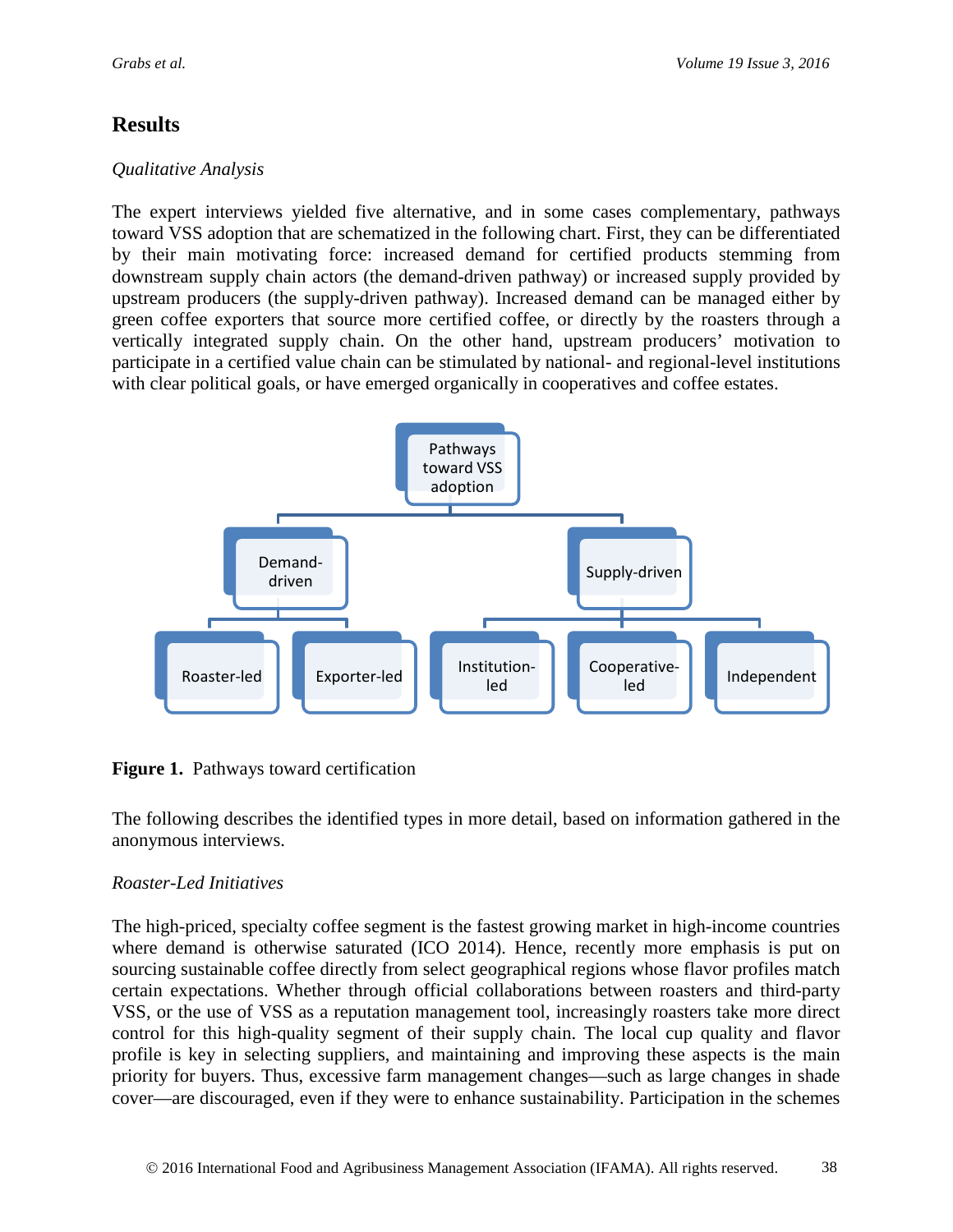is contingent on farm location, strict quality controls and compliance with the certification requirements. Typically, the roaster commissions technicians to assist farmers with achieving these criteria, and also takes on audit costs, either directly or through the collaborating exporter. This close relationship carries the threat of supply chain captivity, particularly for participants in group certifications administered by the roaster. Interestingly, however, when achieving singlefarm third-party certification as well as managing quality-related practices, estates in these regions gain considerable market power since frequently competing roasters source from the same regions. Indeed, in interviews, roaster representatives expressed frustration with their inability to have sales guaranteed from farmers linked to them despite the upfront certification investments.

## *Exporter-Led Initiatives*

In the non-specialty coffee segment, roasters typically source through green coffee traders where the only specification for certified coffee is a country of origin, the certification type and a standardized quality measure. In this case, location is only a factor as far as it concerns accessibility and proximity to an exporter's coffee mill, in the case of unprocessed delivery. Rather, exporters try to fulfill known or expected demand for certified coffee in the most costeffective way possible. This includes identifying single estates or groups of farmers that are very close to certification criteria and convincing them to join the program. Since exporters typically only bear auditing costs, but do not help with implementation expenses, it is paramount that prospective participants already have proper infrastructure, such as water treatment facilities, in place before being considered for inclusion in the scheme. Sometimes, exporters are also the nominal certificate holder for a group of farmers to reduce costs; at other times, the certificate is in the name of the farm but associated costs are borne by the exporter. Similar to roasters, exporters highlight the need to minimize their risk of lost investment via defection; in this case, they base their outreach strategies mainly on pre-existing relationships that have created trustful and loyal buyer-seller bonds. Since traceability is vital for certifications to remain credible, it is easier for exporters to turn toward large estates rather than disparate groups of smallholders. Finally, as intermediaries between final demand and supply, exporters may be one cause of the current oversupply of certified coffee if they incorrectly overestimate their share of demand and engage in competition amongst each other, the results of which decreases the marketable amount of certified coffee of their respective suppliers.

### *Institution-Led Initiatives*

Frequently overlooked in discussions on sustainability in the coffee sector, coffee institutions such as the Costa Rican *Instituto del Café (ICAFE)*, Guatemala's *ANACAFE* or the Colombian *Federación Nacional de Cafeteros* (FNC) can be a powerful force for change in contexts where they are endowed with sufficient resources and influence. Their strategies and focus areas differ between countries, as does their reach. Typically, they maintain a minimum structure of extension services, they may be involved in exporting activities, and many have a marketing arm that tries to position their country's coffee in niche markets. Some institutions such as the FNC have a clear goal of moving the sector toward VSS adoption and provide capacity-building trainings, extension activities and even hold the certificate for groups of farmers. They may also assume the auditing fees. Other institutions such as ANACAFE use VSS as one possible avenue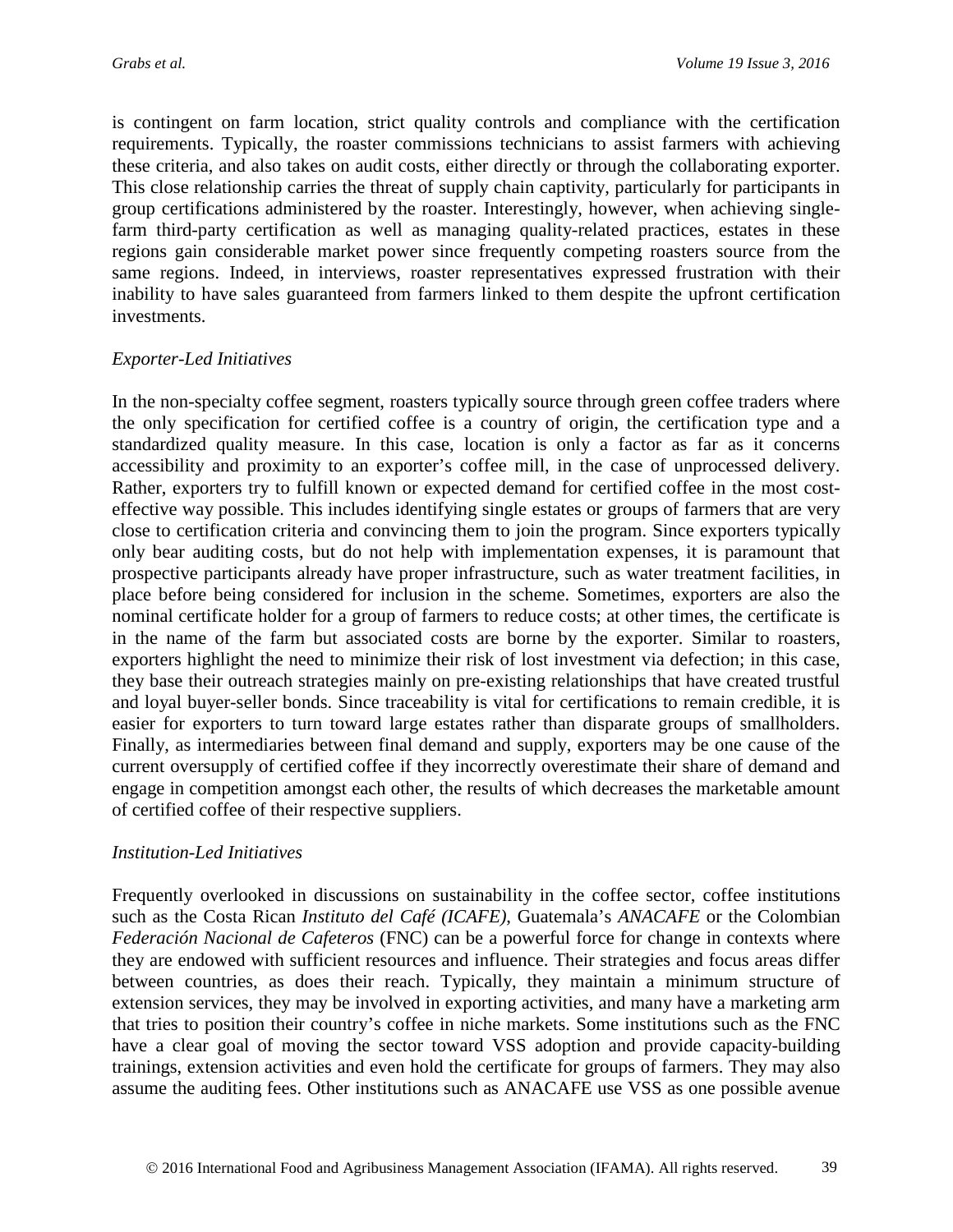of market access, or pursue alternative strategies, such as ICAFE, which aims to position Costa Rica as a sustainable origin *per se* that does not require third-party verification. When coffee institutions pursue a sustainability strategy that includes VSS, they have a significant advantage due to their closeness to both farmers and markets, their relative impartiality within the negotiation process, and the resources and networks available to them. They are also valuable collaboration partners with some of the previously described actors. However, in deciding where to focus their efforts, political considerations may outweigh more objective criteria, and the level of motivation of regional offices can play a big role in the success of the national strategy.

#### *Cooperative-Led Initiatives*

As organizations that coordinate previously isolated farmers, first-level cooperatives can also be a powerful driver of change without external impetus. The economies of scale achieved by cooperative activities apply to the certification process; furthermore, they are the preferred organizational model for some certification schemes such as Fair Trade and thus at a competitive advantage in this market. Most frequently, they choose schemes with requirements that are the current modus operandi, for instance producers that are *de facto* organic due to a lack of access to inputs or their convictions (e.g. indigenous communities). But also visionary and worldly leaders can bring about incremental change in hitherto isolated communities (Raynolds et al. 2004). In the case of small producer groups, collaboration and assistance from local and international NGOs is often necessary to achieve the required level of capacity-building and investment to achieve certification, and to cover auditing fees up front. Larger cooperatives can more easily assume these costs themselves, but tend to leverage these investments by pursuing multiple certifications at a time. This again contributes to oversupply in the market place and to instable demand, making cost-benefit analyses of maintaining the certifications very difficult.

#### *Independent Certification*

Finally, single farms may also choose to pursue VSS certification without the inclusion in any of the aforementioned channels. This is most frequently the case when farms already comply with the certification requirements, for instance larger estates with good management practices and a strong sense of environmental responsibility. These farms tend to have had at least some exposure to world markets, and frequently hold multiple certifications as well as direct trade relationships to roasters. According to expert interviews, even when offered certification support by exporters some of these independent farms prefer to stay untethered and pay their own way. This, however, makes them more vulnerable to changes in demand and certification procedures and costs, since they need to cover their out-of-pocket expenses with the received price premiums.

Based on these descriptions, the identified pathways can be differentiated in their stylized form according to the following characteristics: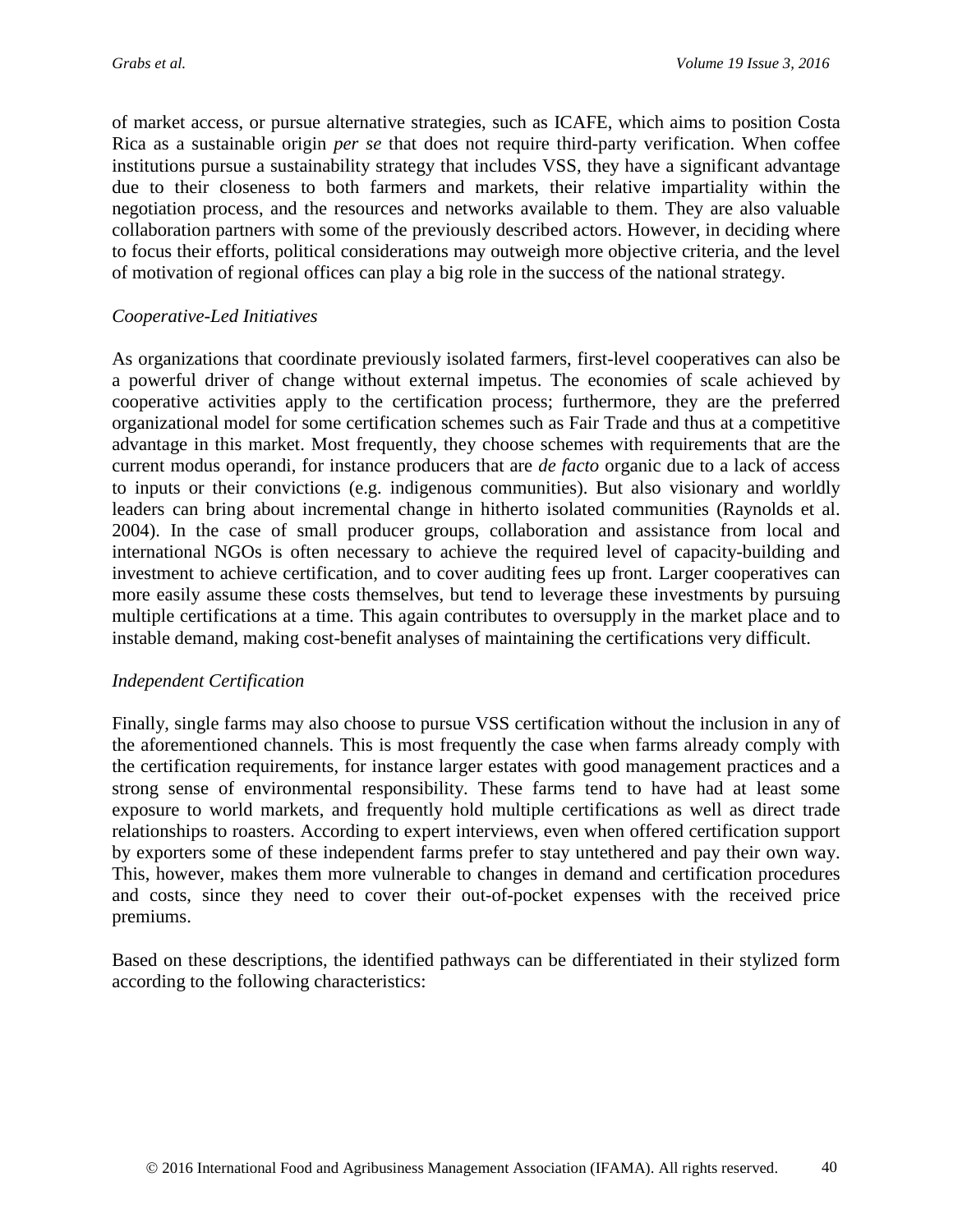|                                 | <b>Roaster-Led</b>                   | <b>Exporter-Led</b>                                   | <b>Institution-Led</b>                            | Cooperative-Led                                            | Independent                                     |  |  |  |
|---------------------------------|--------------------------------------|-------------------------------------------------------|---------------------------------------------------|------------------------------------------------------------|-------------------------------------------------|--|--|--|
| <b>Goals and Implementation</b> |                                      |                                                       |                                                   |                                                            |                                                 |  |  |  |
| Primary<br>motivation           | Risk<br>management                   | Higher market<br>share                                | Rural<br>development                              | Better prices                                              | Better prices                                   |  |  |  |
| Selection<br>criteria           | Quality<br>(geographical<br>cluster) | <b>Readiness</b><br>Vicinity<br>Access<br>Reliability | Political interests<br>Local impetus<br>Readiness | Local motivation<br>De facto practices<br>Visionary leader | Personal<br>conviction<br>De facto<br>practices |  |  |  |
| Strategy                        | Mass roll-out                        | Selective<br>integration                              | Stakeholder<br>collaboration                      | Group-level<br>roll-out                                    | Isolated<br>improvements                        |  |  |  |
| Assistance<br>Support           | Implementation<br>and audits         | <b>Audits</b>                                         | Implementation<br>and audits                      | Reliance on<br>third-party (NGO)                           | None                                            |  |  |  |
| Relationship                    | Long-term                            | Variable                                              | Long-term                                         | Variable                                                   | Variable                                        |  |  |  |
| <b>Outcomes</b>                 |                                      |                                                       |                                                   |                                                            |                                                 |  |  |  |
| Geographical<br>integrity       | Yes                                  | N <sub>o</sub>                                        | Yes                                               | Sometimes                                                  | No                                              |  |  |  |
| Additionality                   | Yes                                  | No                                                    | Medium                                            | Medium                                                     | Medium                                          |  |  |  |
| Guaranteed<br>market            | Yes<br>(conditional<br>on quality)   | Sometimes                                             | Sometimes                                         | Mostly no                                                  | Mostly no                                       |  |  |  |
| Threats for<br>farmers          | Captive supply<br>chain              | Loss of roaster<br>demand                             | Change of<br>political strategy                   | Loss of<br>leadership<br>No market                         | No market<br>Cost increases                     |  |  |  |

#### **Table 1.** Characteristics of pathway types

On the one hand, one can differentiate the pathways by their goals and implementation methods. The primary motivation of supply chain actors to engage in VSS activities is a first large difference: roasters and exporters do it to protect their reputation and expand their market shares, institutions focus on the larger rural development problematic, and cooperatives and independent farms just aim to improve their total coffee income. These motivations in turn influence the selection of which producers may participate in which channel: the demand-driven channels focus on quality and relative advancement in certifiable practices, while the self-selection of the supply-driven channels is based on the conviction of local leaders, farm owners and the current practices. Roll-out strategies and the available assistance equally diverge. Finally, producers may have longer-term relationships to downstream buyers, or their export channels may change importantly year to year.

On the other hand, these differences in implementation can have important implications for the effectiveness of sustainability standards and other related outcomes. The geographical integrity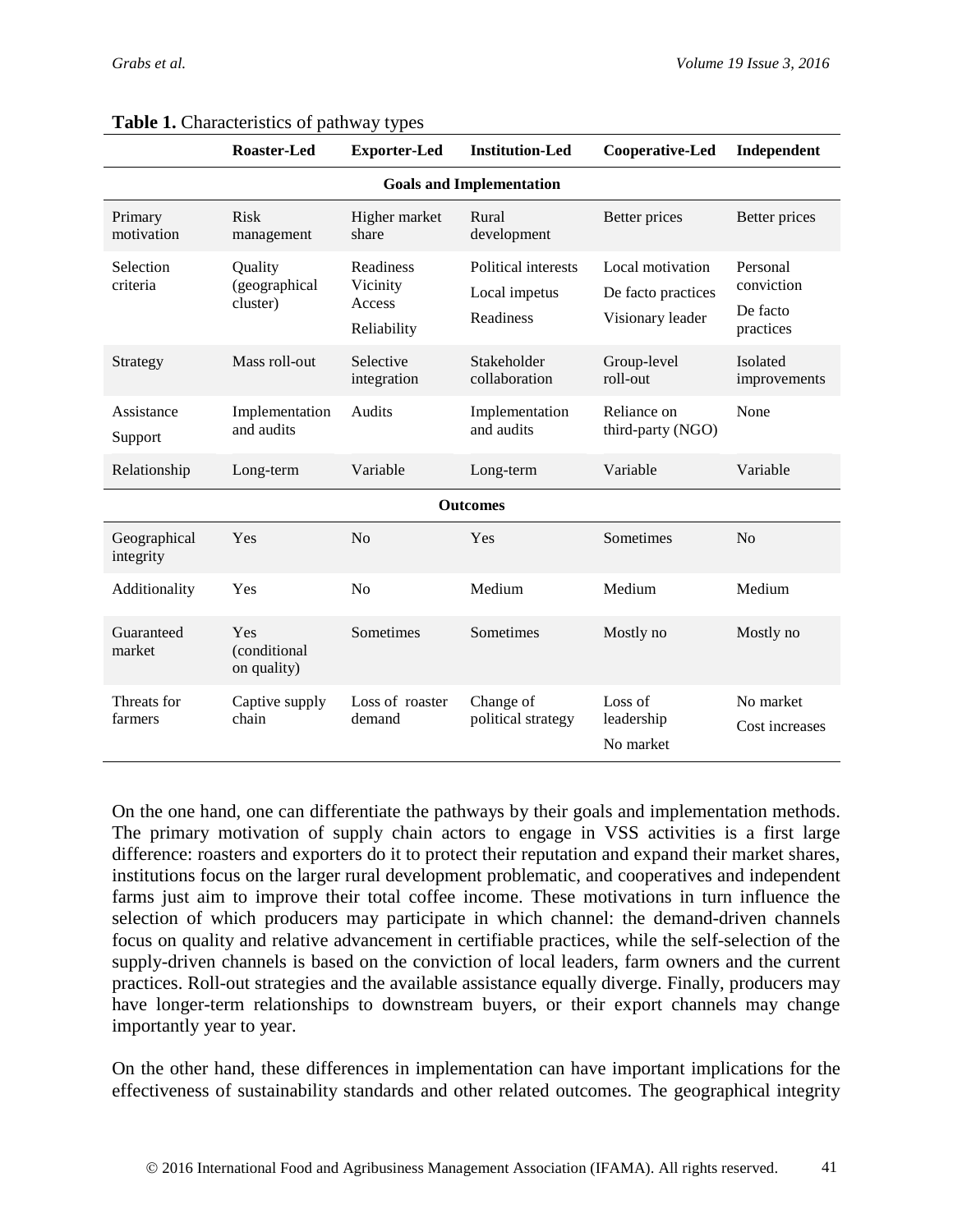of certified production areas—important for ecosystem protection— is given more frequently in region-specific roll-outs, such as roaster-driven and institution-driven pathways, than in more scattered and opportunistic certification dissemination. The additionality of practices is only given where they did not previously exist, which strongly depends on the selection criteria of participating farmers. Guaranteed market access is necessary to benefit from the price premiums linked to VSS. And the existence of threats to participating farmers may endanger the long-term sustainability of such schemes. In particular, interviewees agreed that it is increasingly seldom to encounter farmers that pursue certification independently and pay for it out of pocket, due to increasing implementation costs and plateauing or decreasing premiums. This causes frequent entry and exit in various certification schemes depending on buyer demand and exporter incentives.

The next section will evaluate whether these and other tendencies can be observed in the on-theground data.

## *Quantitative Analysis*

## **Geographical Distribution of Certificate Holders**

Figures 2 to 4 show the regional distribution of the main four sustainability schemes (Fairtrade Labeling International, Fair Trade USA, Rainforest Alliance and UTZ Certified) in our focus countries according to their classification. Cooperative-led schemes are represented in yellow, exporter-led groups in dark blue, independent certificate holders in purple, institution-led groups in turquoise, and roaster-led certificate holders in green. The underlying shading represents the relative coffee area per administrative area; the darker the shading, the more coffee is planted in that district. From this analysis, it is apparent that there are certain regions that exhibit greater certification activity than other parts of the countries. In Colombia, the coffee belt of Caldas, Risaralda and Quindío seem to be overrepresented compared to its production volume. In Costa Rica, the provinces of Alajuela and San Jose seem to be most popular with certification schemes, while in Guatemala, the leading coffee producing regions of San Marcos and Santa Rosa show relatively fewer certificate holders than for example the provinces of Huehuetenango or Chimaltenango despite the latter's lower production volumes. It is also visible that roaster- and exporter-led certification tend to cluster in select areas, while independent certificate holders are scattered across the countries. Green circles highlight the roaster-identified focus areas, while exporter-led groups are gathered in blue circles.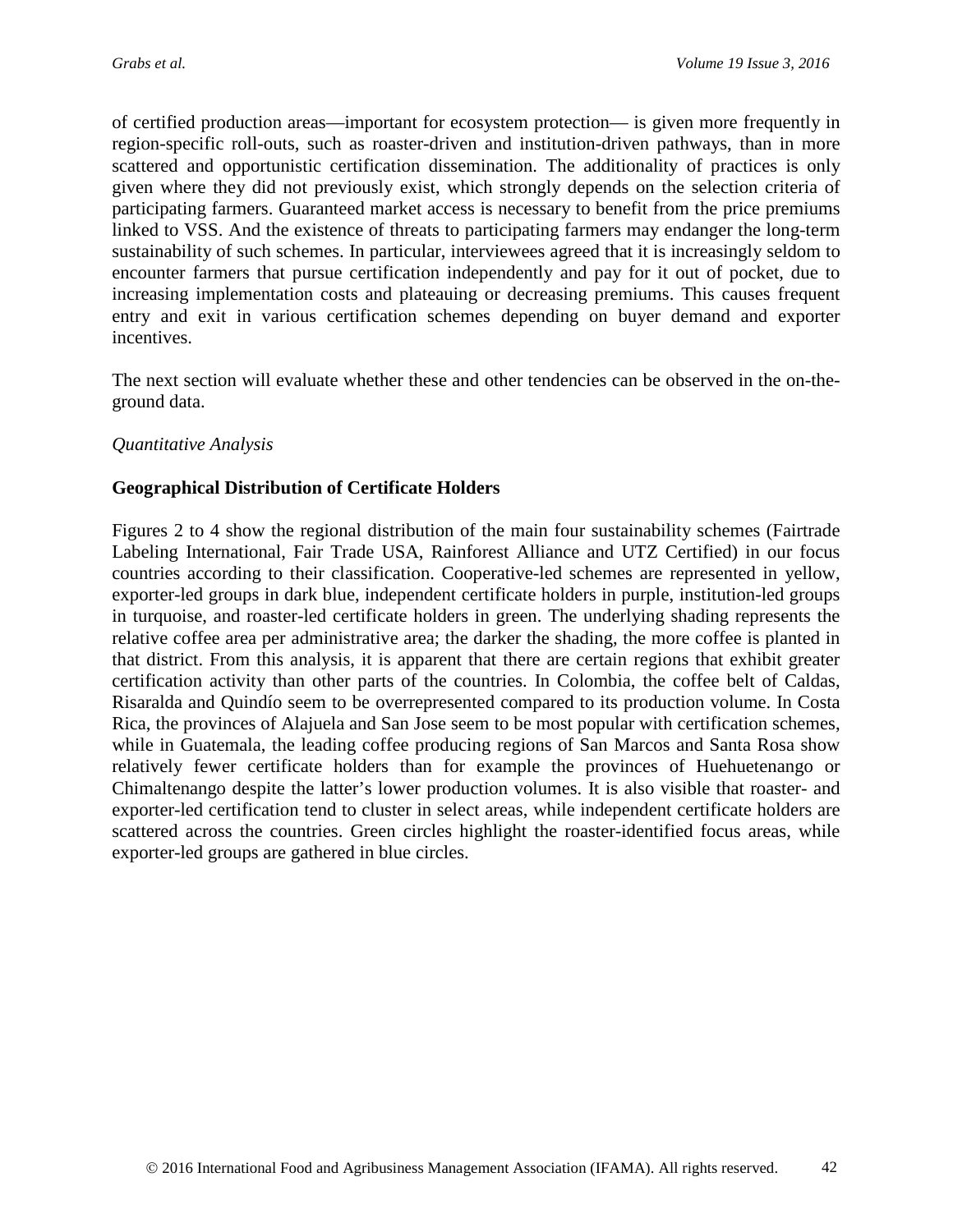

**Figure 2.** Geographical distribution of coffee certifications and relative coffee production (in ha) in Colombia, Costa Rica and Guatemala

Using the cleaned data, and national production information gathered from census and coffee institution information (FNC 2014; INEC 2015; MAGA 2015), the most prominent examples of over- and underrepresentation of certification are shown in Table 4.

Both in Guatemala and Costa Rica, the comparative shares roughly reflect the impression we reached from interpreting Figures 2 to 4. Notably, however, the shares of Rainforest Alliance and UTZ Certified distribution (first column) do not necessarily correspond to the member-based cooperative activity focused around Fair Trade certification (second column). This supports the hypothesis that the motivations for participation are different between the two groups, which loosely correspond to the demand-driven and supply-driven models. In Colombia, this phenomenon is even more pronounced—despite the presence of comparatively few certificate holders, Santander and Huila actually lead as sources of certified coffee, whereas Tolima for instance lags behind.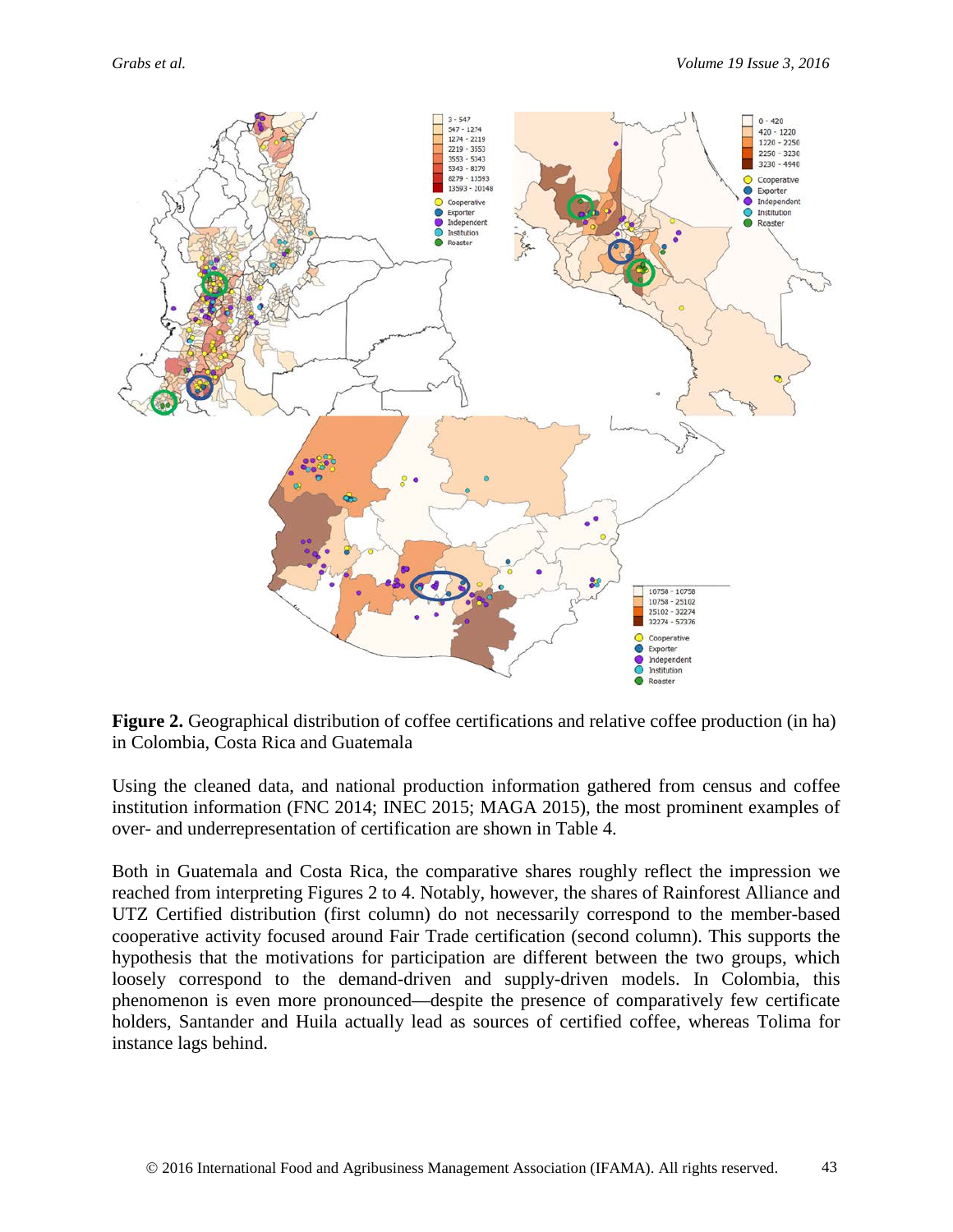| <b>Province</b>             | <b>Share of Certified</b><br><b>Coffee Area</b> | <b>Share of Cooperative</b><br><b>Activity</b> | <b>Share of National</b><br><b>Production Area</b> |
|-----------------------------|-------------------------------------------------|------------------------------------------------|----------------------------------------------------|
| Colombia                    |                                                 |                                                |                                                    |
| Caldas <sup>1</sup>         | 12%                                             | 19%                                            | 8%                                                 |
| Huila <sup>1</sup>          | 21%                                             | 15%                                            | 16%                                                |
| Santander <sup>1</sup>      | 12%                                             | 4%                                             | 5%                                                 |
| Tolima <sup>2</sup>         | 3%                                              | 3%                                             | 12%                                                |
| <b>Costa Rica</b>           |                                                 |                                                |                                                    |
| Cartago <sup>1</sup>        | 23%                                             |                                                | 13%                                                |
| San Jose <sup>1</sup>       | 58%                                             | 50%                                            | 36%                                                |
| Alajuela <sup>2</sup>       | 15%                                             | 14%                                            | 30%                                                |
| <b>Guatemala</b>            |                                                 |                                                |                                                    |
| Huehuetenango <sup>1</sup>  | 30%                                             | 54%                                            | 8%                                                 |
| Chimaltenango <sup>1</sup>  | 12%                                             |                                                | $8\%$                                              |
| Quetzaltenango <sup>1</sup> | 1%                                              | 28%                                            | 7%                                                 |
| San Marcos <sup>2</sup>     | 10%                                             |                                                | 16%                                                |
| Suchitepeque $z^2$          | 4%                                              |                                                | 9%                                                 |

**Table 2.** Comparative over- $\frac{1}{1}$  and underrepresentation<sup>2</sup> of certified coffee by provinces.

The mapping analysis also evaluated the importance of infrastructural access using road maps. Results were inconclusive: while many certificate holders are located close to major roads, this information pertains to where they are registered (for instance, some were also located in the countries' capitals where no coffee is produced) and is not necessarily correlated with the accessibility of individual farmers. More research on this correlation is required on the basis of farm-level location data and will be addressed in subsequent papers. In change, the importance of relative size and quality characteristics is further explored in the next section.

### *Contribution of Different VSS Adoption Pathways to Overall Certified Supply*

When differentiated by certification pathway, as done in Table 3, we observe that independent farms and cooperatives still account for the majority of certificate holders. Mirroring the structure of the countries' coffee sectors, Guatemala has more independent estates that are certified than cooperatives, while the reverse is true for Colombia. In Costa Rica, though the majority of farmers are organized in cooperatives, independent certificate holders outweigh cooperatives. This may be because the supply-driven pathways tend to be stronger in this country, and cooperatives arrive at a negative cost-benefit balance when becoming certified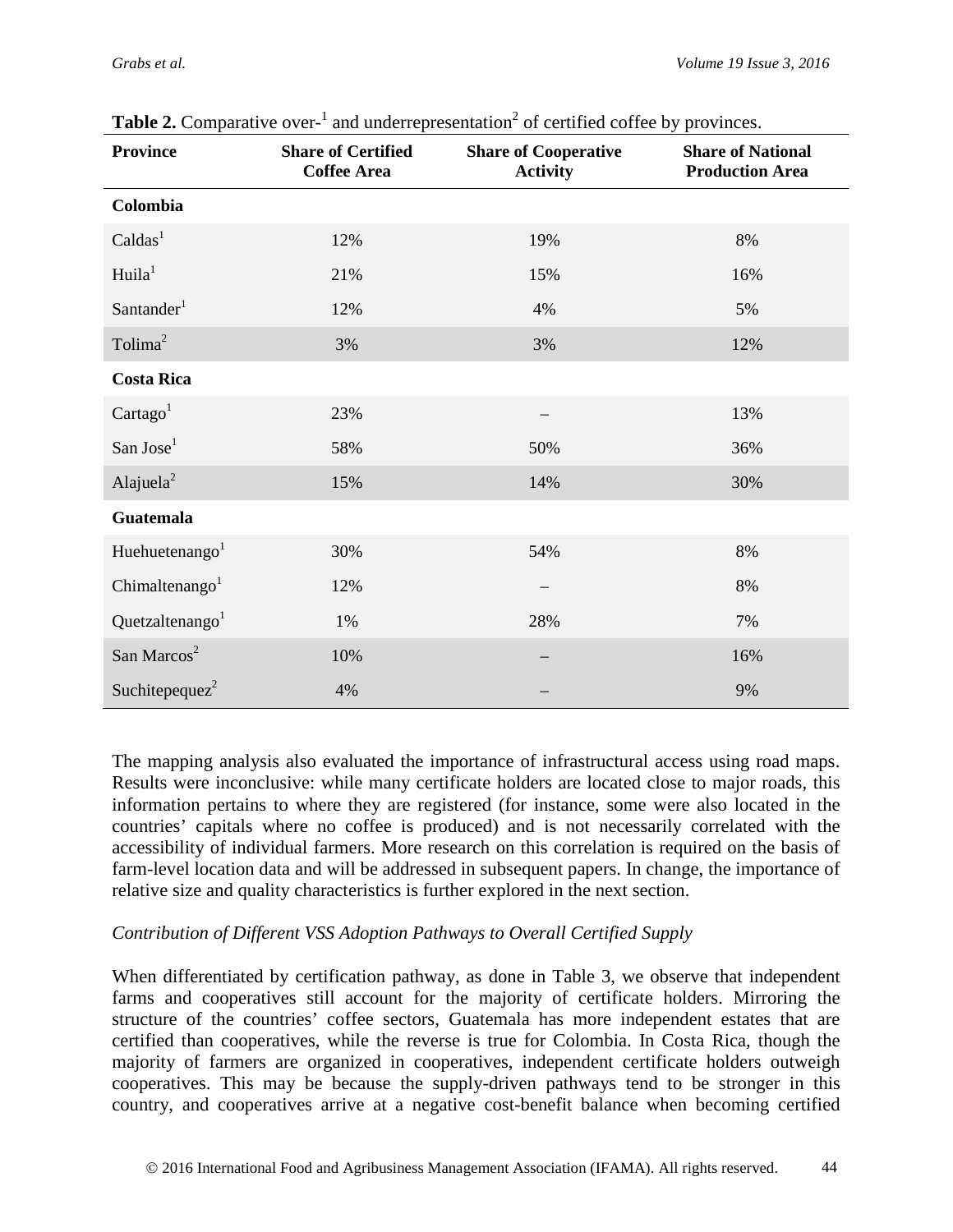independently. Roaster-led certified groups are explicitly present in Colombia and Costa Rica, whereas roasters tend to partner with exporters in Guatemala. Institutional support is apparent in certified groups in Colombia and Guatemala, but not in Costa Rica.

| Pathway     | Colombia | <b>Costa Rica</b> | Guatemala | <b>Total</b> |
|-------------|----------|-------------------|-----------|--------------|
| Cooperative | 49.2%    | 11.8%             | 14.7%     | 31.1%        |
| Independent | 35.2%    | 44.1%             | 60.8%     | 46.2%        |
| Exporter    | 3.1%     | 17.6%             | 7.8%      | 6.8%         |
| Institution | 8.6%     |                   | 16.7%     | 10.6%        |
| Roaster     | 3.9%     | 26.5%             |           | 5.3%         |

**Table 3.** Summary statistics on percentage of certificate holders (FLO, Fair Trade USA, Rainforest Alliance and UTZ Certified) by country and VSS adoption pathway

However, the mere number of certificate holders does not tell the entire story. To understand where most certified coffee volume comes from, we used detailed certified area data from two of the leading schemes (Rainforest Alliance and UTZ Certified), and supplement it with producer number data regarding the cooperative-focused sustainability standards (FLO and Fair Trade USA). We exclude multiple certified hectares and producers, which account for an important share of supply. From the data, it is also apparent that Fair Trade USA and UTZ Certified are used more frequently as secondary label in farms that hold multiple certifications (with 72% and 42% of certified farmers holding another certification, respectively), whereas the FLO and Rainforest Alliance certifications more often stand-alone (36% and 20%).

Overall, we are able to identify Rainforest Alliance and UTZ Certified areas corresponding to 50,521 ha in Colombia, 22,659 ha in Costa Rica and 28,279 ha in Guatemala. Furthermore, 88,553 producers pertain to a fair trade cooperative in Colombia, 33,683 in Costa Rica and 16,618 in Guatemala. These numbers compare favorably to previous information, as far as it is available (see section 4 on country information). Of these grand totals, in Colombia, 20% of both total certified area and producers can be clearly identified as non-additive (i.e. the certification of already certified hectares/cooperatives); in Costa Rica, this share is only 2% of area but 30% of cooperative members; and in Guatemala, 10% of area and 30% of cooperative producers. This is a tentative estimate, since producers may form part of differently named groups that cannot easily be associated; nevertheless, it reflects the stronger focus on multiple certification in Colombia, and in general in cooperative-led schemes, driven by supply-side interests, and the lower prevalence of multiple certification in demand-driven schemes such as those dominating the Costa Rican and Guatemalan sustainable coffee supply.

The distribution of volumes by pathway categories differs markedly from the distribution by certificate holder numbers. Due to the schemes' entry requirements, most FLO and Fair Trade USA certificate holders are cooperatives, but there is more variance in Rainforest and UTZ Certified certificate holders, which strongly reflect the respective institutional context. In Colombia, where the FNC has been extraordinarily proactive in promoting certification amongst its members and collaborating with supply chain stakeholders, institution-led and roaster-led pathways have significantly contributed to the coffee area certified according to the Rainforest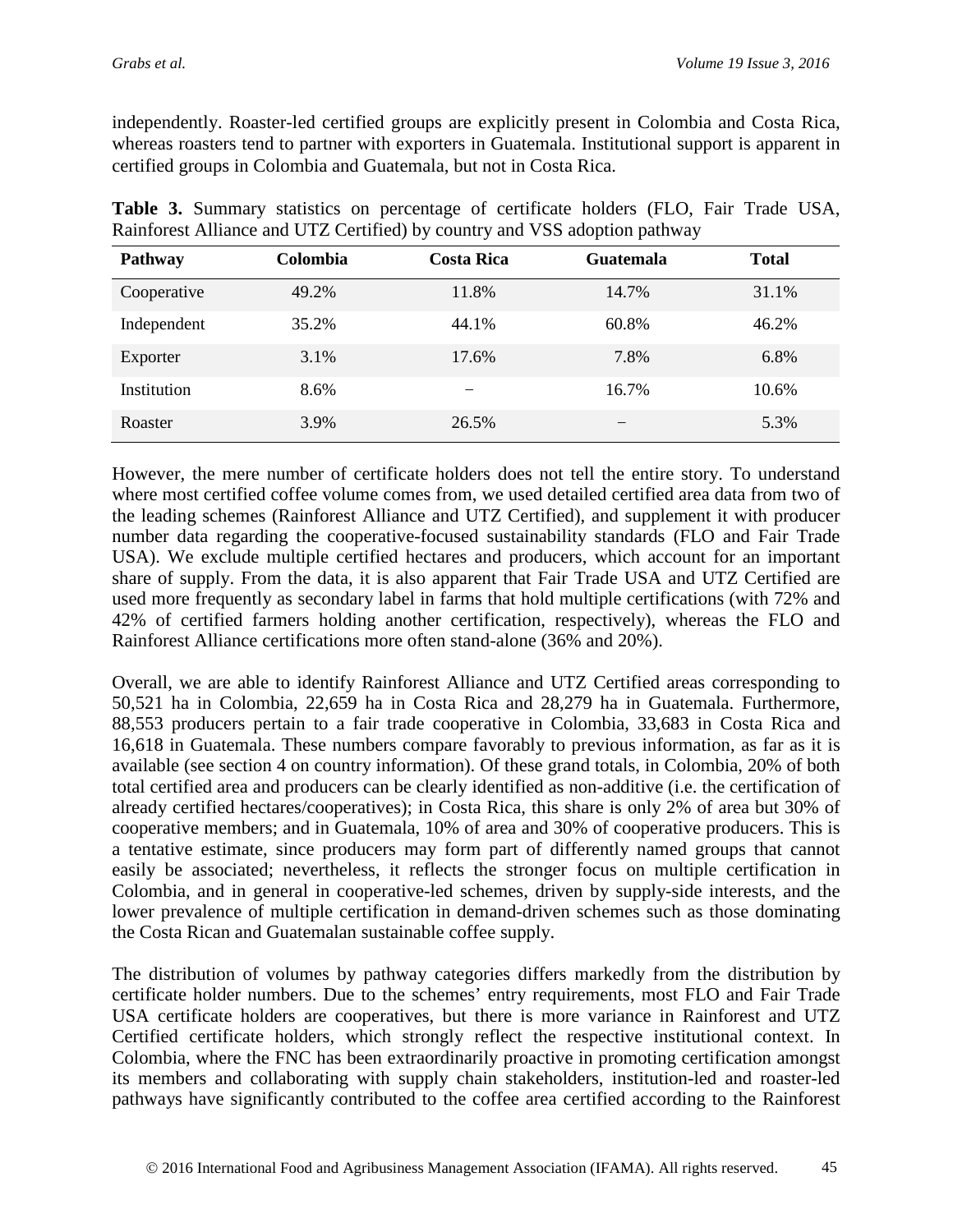Alliance and UTZ Certified standards.<sup>[2](#page-15-0)</sup> In Costa Rica, institutional support has been less vigorous, and hence 77% of certified coffee area supply is attributable to roaster- and exporterled initiatives, with only one cooperative entering the top contributors. In Guatemala, in turn, individual estates still dominate the certification landscape, though they may also have received financial or logistic assistance by exporters to achieve certification.

|                | Colombia               |                   | <b>Costa Rica</b>      |                   | <b>Guatemala</b>       |                   | <b>Total</b>           |                   |
|----------------|------------------------|-------------------|------------------------|-------------------|------------------------|-------------------|------------------------|-------------------|
| <b>Pathway</b> | Certificate<br>Holders | Certified<br>Area | Certificate<br>Holders | Certified<br>Area | Certificate<br>Holders | Certified<br>Area | Certificate<br>Holders | Certified<br>Area |
| Cooperative    | 38.7%                  | 33.3%             | 13.9%                  | 9.7%              | 12.9%                  | 7.0%              | 25.0%                  | 20.7%             |
| Independent    | 42.9%                  | 14.7%             | 44.4%                  | 13.5%             | 61.4%                  | 54.6%             | 50.4%                  | 25.5%             |
| Exporter       | 3.4%                   | 4.8%              | 16.6%                  | 22.7%             | 7.9%                   | 19.2%             | 7.0%                   | 12.8%             |
| Institution    | 10.1%                  | 25.0%             |                        | —                 | 17.8%                  | 19.2%             | 11.7%                  | 17.8%             |
| Roaster        | 5.0%                   | 22.2%             | 25.0%                  | 54.1%             |                        |                   | 5.8%                   | 23.1%             |
| Total          | 119                    | 50,521 ha         | 36                     | 22,659 ha         | 101                    | 28,279 ha         | 256                    | 101,459 ha        |

| <b>Table 3.</b> Distribution of Rainforest Alliance and UTZ Certified producers and certified area |  |  |  |
|----------------------------------------------------------------------------------------------------|--|--|--|
| according to country and VSS adoption pathway.                                                     |  |  |  |

### *Area Size of Certificate Holders and Certified Groups*

As Table 4 shows, size matters. The data indicate that the current supply of certified coffee—as approximated by the certified coffee area under production— is highly skewed by a small number of certificate holders with very large areas. Their makeup again depends on the country context: roaster- and exporter-led groups dominate in Costa Rica, single estates in Guatemala, and a mix of cooperatives and roaster-led groups are the biggest contributors in Colombia. In Guatemala, the 10% largest certificate holders contribute 35% of total area; in Costa Rica, they contribute 47%, and in Colombia even 58% of total certified coffee area.

On the other hand, the institutional support in Colombia and positive spill-over effects may have aided smaller producers to enter the certification landscape: over 38% of Colombian certificate holders hold less than 100 hectares, while only 25% of certificate holders in Guatemala and 29% in Costa Rica do so. When performing the same type of analysis with Fair Trade producers, we can see that 61% of Colombian cooperatives and producer groups had more than 200 members, 56% of Guatemalan cooperatives had over 350 members, and 91% of Costa Rican groups had over 450 members. In comparison, Colombia has the greatest share of small- to medium-sized cooperatives that participate in Fair Trade distribution channels of all countries. In Costa Rica and Guatemala, in turn, smaller groups may turn to other ways of value-addition beyond certification.

<span id="page-15-0"></span> $2$  It should be noted that cooperatives are frequently the on-the-ground implementers of FNC policies, such that it is impossible to strictly divide cooperative-led and institution-led certification other than by certificate holder name, which is what we have done here.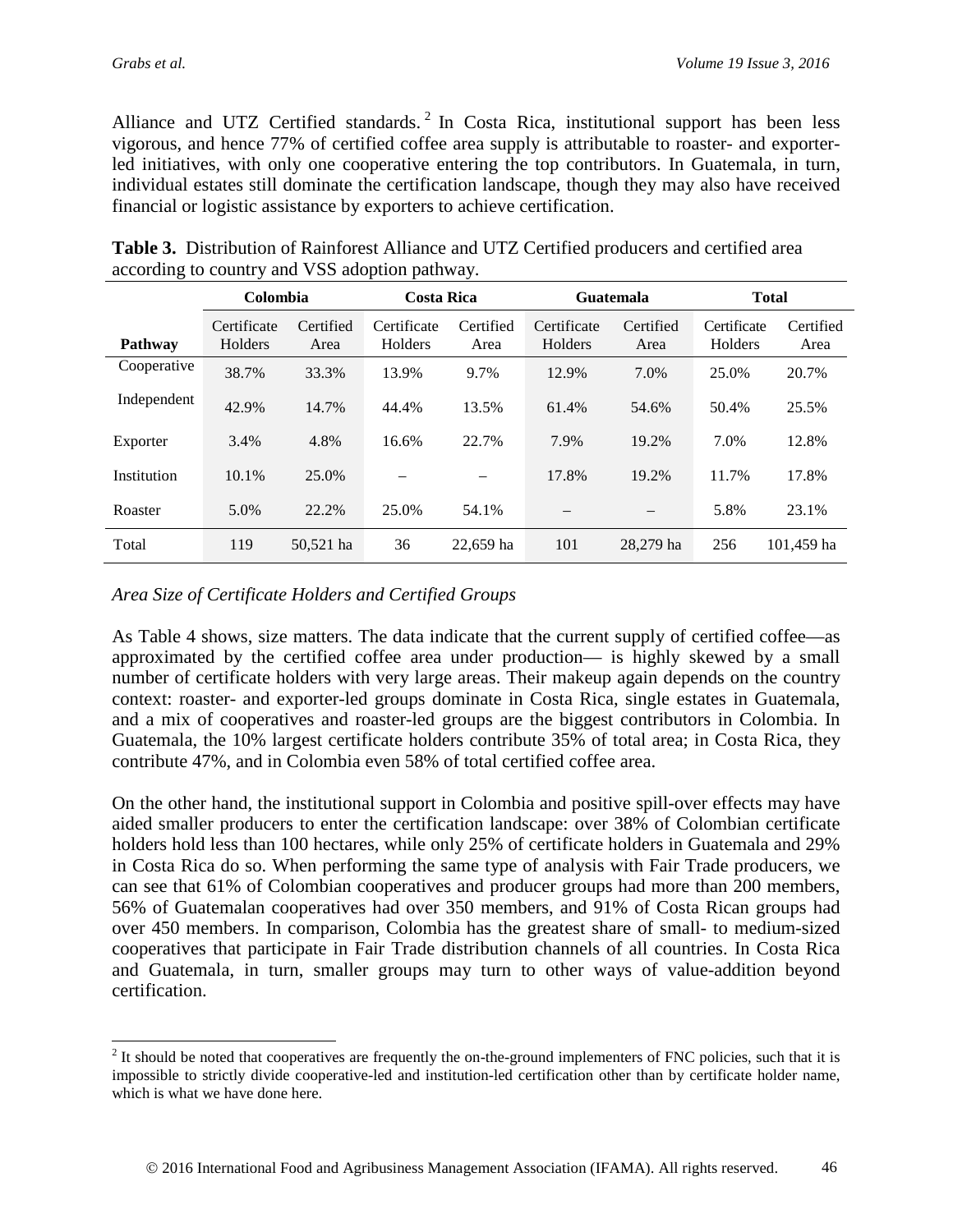Size also matters for the average area per producer, though it differs by country. As presented in Section 4, Costa Rica and Colombia tend to be dominated by smallholder coffee farmers, which makes independent certification difficult and economies of scale, such as those inherent in externally organized group certifications, attractive. Specifically, in 2014 the average coffee area of a Colombian coffee farmer was 1.4 hectares, while Costa Rican farmers possess on average 3.2 hectares (FNC 2014; INEC 2015). On average, Guatemalan farmers also hold around 3 hectares (USAID 2010), but the population is much more dispersed, with a larger number of medium- to large-scale coffee estates and a comparatively weak institutional support system. Breaking these numbers down, individual farms and those in groups with less than ten members hold on average 156 hectares, with the largest individual certified farm (in Guatemala) holding 990 hectares. In group certifications, as expected average farm sizes are smaller, but still above country averages with a mean of 5.3 hectares per person. On the other hand, where area information coexists with producer numbers for FLO and Fair Trade USA certification—which is unfortunately only true for a subset of cooperatives –, we see that mean farm size is 2.9 hectares, more in line with country averages than the mainly demand-driven standards.



**Figure 3.** Box plots of certified coffee area per person by country and VSS

We can also differentiate the pathways of certification according to size. Table 5 shows that externally influenced certification paths—roaster-, exporter- and institution-led certification take significant advantage of economies of scale by grouping farmers with as much as 5,000 collective hectares of land into one group certification. There was a statistically significant difference between the mean size of the different pathway groups as determined by two-way ANOVA (with country being the second independent variable). [3](#page-16-0) Yet, they do it in different

<span id="page-16-0"></span><sup>&</sup>lt;sup>3</sup> Statistically significant main effect of pathway on area:  $F(4, 231)$ : 20.38, p=0.000, as well as interaction between pathway and country on area: F(6, 231): 3.00, p=0.007. A Tukey HSD pairwise comparison test showed that in particular the roaster-led pathway has a statistically different effect on size compared to all other pathways.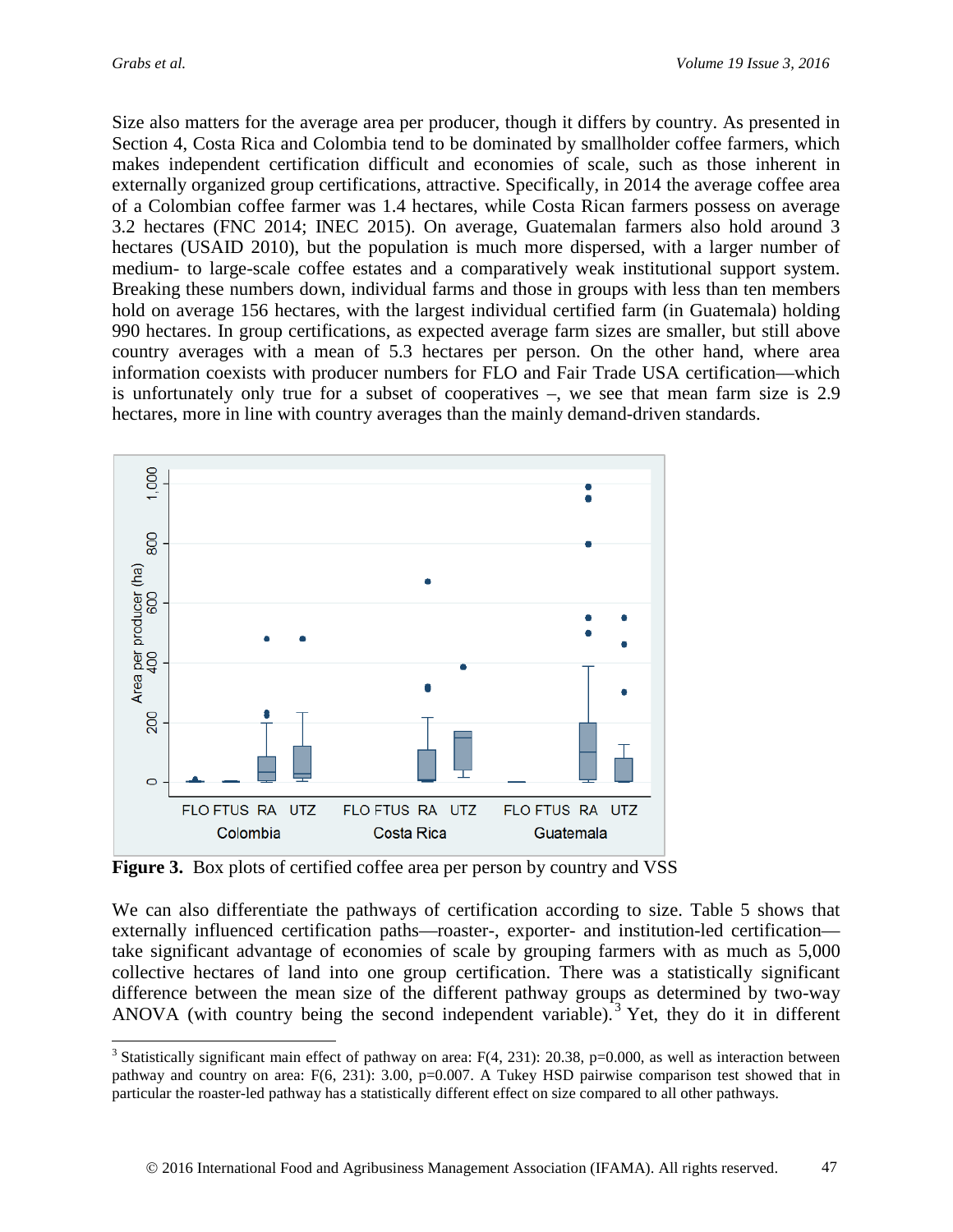ways. Exporter-led group certifications tend to gather few larger producers together, while institution- and roaster-led groups include large numbers of smaller producers. Here again, average farm size was statistically significantly different between the pathway groups as determined by two-way  $ANOVA<sup>4</sup>$  $ANOVA<sup>4</sup>$  $ANOVA<sup>4</sup>$ .

| Pathway     | <b>Mean Size</b> | <b>Minimum Size</b> | <b>Maximum Size</b> | <b>Average Farm Size</b> |
|-------------|------------------|---------------------|---------------------|--------------------------|
| Cooperative | 1011 members     | 17 members          | $10'000$ members    | 2.9 <sub>ha</sub>        |
| Independent | $212$ ha         | 5 <sub>ha</sub>     | 1413 ha             | 157 ha                   |
| Exporter    | 724 ha           | 17 <sub>ha</sub>    | 4168 ha             | 90 <sub>ha</sub>         |
| Institution | 609 ha           | 77 ha               | 3566 ha             | 5.3 ha                   |
| Roaster     | 1903 ha          | 96 ha               | 5084 ha             | 3.7 ha                   |

**Table 5.** Mean, minimum and maximum size by certification pathways

## *Quality*

The differences in geographical distribution that were found in Section 6.2.1. may be due to differing primary selection criteria, one of which is quality. In specialty coffee, quality is strongly correlated with altitude (Wilson and Wilson 2014), making it an appropriate proxy to test for. When comparing the average altitude between pathway categories, it is apparent that means are significantly different between independent and externally influenced certifications. In particular, roaster-led initiatives clearly focus on a narrow ideal band of altitude, having the smallest variance around the mean, while self-selected certified farms have a broader distribution of altitudes with a lower mean. This significance holds even after controlling for country selection, as apparent in two-way ANOVA analysis<sup>[5](#page-17-1)</sup>.

| <b>Pathway</b> | <b>Mean Altitude</b> | <b>Minimum Altitude</b> | <b>Maximum Altitude</b> |
|----------------|----------------------|-------------------------|-------------------------|
| Cooperative    | $1340 \text{ m}$     | 19 <sub>m</sub>         | $3651 \text{ m}$        |
| Independent    | 1346 m               | 42 m                    | 3703 m                  |
| Exporter       | $1521 \text{ m}$     | 724 m                   | 2356 m                  |
| Institution    | 1555 m               | 144 m                   | 2953 m                  |
| Roaster        | $1643 \text{ m}$     | $1073 \text{ m}$        | $2534 \text{ m}$        |

**Table 6.** Mean, maximum and minimum altitude by certification pathway

<span id="page-17-0"></span><sup>&</sup>lt;sup>4</sup> Statistically significant main effect of pathway on average farm size: F(4, 229): 8.41, p=0.000, as well as interaction between pathway and country on average farm size: F(6, 229): 2.95, p=0.009. A Tukey HSD pairwise comparison test showed that in particular, the exporter, institutional and roaster-led certification pathways differed in farm size.

<span id="page-17-1"></span><sup>&</sup>lt;sup>5</sup> There was a statistically significant main effect of pathway on altitude:  $F(4, 358) = 3.52$ , p=0.008; as well as a statistically significant main effect of the respective country:  $F(2, 358) = 9.79$ , p=0.000.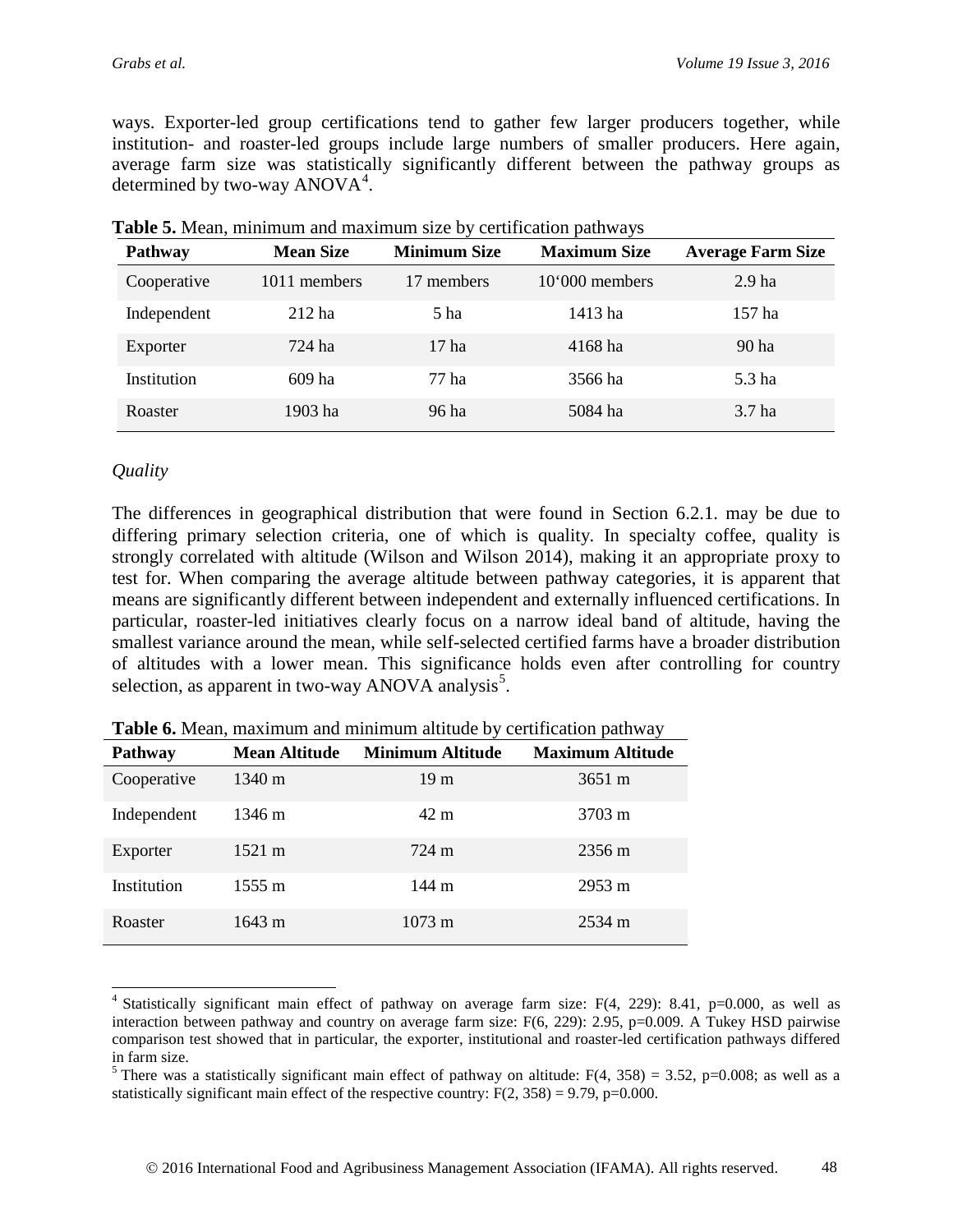Yet, a general trend toward high quality coffee can be observed in all certifications and pathways. According to our data, 42% of FLO and Fair Trade USA producers in these three countries have farms at above 1400 m (which qualifies for "Strictly Hard Bean" status, one normalized quality characteristic), with 24% reaching above 1600 m. Furthermore, 51% of the total coffee area of Rainforest Alliance and UTZ Certified coffee grows at above 1600 m, supporting the hypothesis that quality attributes and requirements coincide with certification, and that these characteristics may be blended in with sustainability characteristics when determining the premium price paid.

## **Discussion**

## *Putting the Results into Context*

The results of this study both confirm the two guiding theories and provide a more nuanced understanding of their applicability. The proportional importance of exporter- and roaster-driven group certifications presented in Section 6.2.2. highlight the significance of the Gereffian demand-driven model of global supply chain governance when characterizing the global coffee sector. Yet, the structural influence of the coffee institutions and the pre-existing distribution of land in the agricultural sector are important preconditions that shape the space in which this global value chain actors exert power. Thus, in Colombia collaboration with the FNC is of prime importance that can be seen within the certification landscape; while the Guatemalan set-up continues to benefit the traditional landed coffee elite most.

Furthermore, the example of Costa Rica shows that macroeconomic developments and sectorspecific opportunity costs need to be taken into account when using governance cost theories to explain the decision to participate in VSS. For instance, despite favorable infrastructural and socio-economic preconditions, individual Costa Rican coffee farmers are turning away from VSS and toward quality premiums, and VSS schemes are dominated by externally-led groups. Still, the predicted focus on above-average farm and group size as well as high quality can be observed very well in this dataset.

In general, when examining the current distribution of certificate holders in Costa Rica, Guatemala and Colombia, one can conclude that the incentive structure rewards either large, advanced, already sustainable farms due to their reliability and the low implementation costs, or farms located in select geographical areas well-known for particular flavor profiles. This research is in line with the results from Guedes Pinto et al. (2014) on Rainforest Alliancecertified farms, though the Brazilian coffee industry operates on an even larger scale. In particular, we identified a trend of certified production areas toward high altitudes with better quality characteristics. Furthermore, the search for other attributes such as reliability and financial stability may precondition supply chain actors to eschew working with those smallholder farmers who were initially targeted by VSS.

### *Policy Implications*

The comparative cases of Colombia, Costa Rica and Guatemala also show that the presence of a strong institutional or supply chain actor committed to VSS is necessary for the inclusion of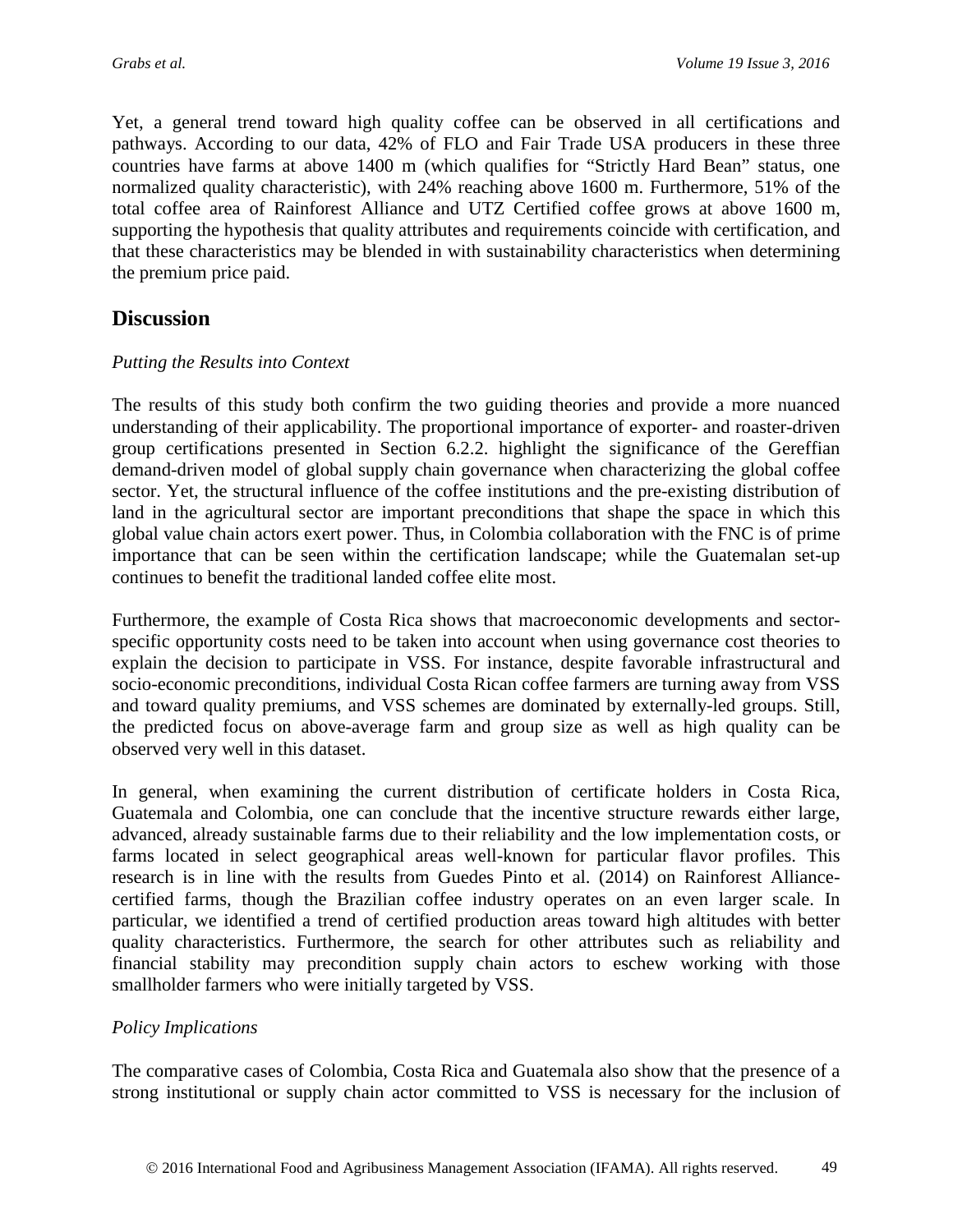smaller actors and farmer groups. In all three countries we found a strong concentration of certified area and producers in large, externally driven groups, while smaller players likely struggle to achieve positive cost-benefit outcomes of VSS participation. This transformation of the sustainability marketplace toward efficiency and cost minimization runs counter to public perception in consumer countries and has the potential to create disenchantment with sustainability schemes in the long run. Yet, a surprising result was the important contribution of roaster-led groups made up of relatively small farms in concentrated clusters that allow for geographic connectivity. Constituting only 6% of Rainforest Alliance and UTZ Certified certificate holders, they nevertheless contributed 23% of the total certified area; exporter-led groups (7% of certificate holders) added another 13%. It is thus high time for public actors to recognize the essential role of private entities in the role-out of VSS systems and acknowledge connected benefits as well as address potential drawbacks for farmers such as selectivity issues and supply chain captivity. Working together with multinational trading and roasting firms in the form of public private partnerships can harness their logistic and market advantages while ensuring that small-scale farmers are included in diversified and fair value chains. Additionally, the study highlighted the importance of active coffee institutions for a broad-scale roll-out of VSS among smallholders. Governments wishing to see a stronger presence of VSS in their agricultural value chains should therefore consider investing more in VSS-specific extension services that introduce farmers to and train them in the stringent certification criteria.

#### *Limitations and Steps Forward*

When combining a number of databases, it is always possible that errors in the underlying data influence one's results. In this particular case, the GPS information of certificate holder locations has proven unreliable in some instances and was corrected according to the best information available; nevertheless, last outliers may remain in the dataset. Furthermore, altitude data was derived from the available GPS coordinates of the certificate holders, not participating farmers directly. There is thus a chance that the real mean altitude of these farms differs slightly from our estimate, though these errors are likely to average out since our estimation technique is the same for all observations. As mentioned, the classification of pathway types was done according to certificate holder name and public information linked to these certificate holders. This method provides a lower bound for the amount of institutional, exporter- and roaster-led support, since it is possible that individual farms or cooperatives received significant financial and capacitybuilding assistance from these sources but obtained the certificate in their own name. Finally, the topographical and environmental characteristics of the three countries under investigation are particular to the study region, such that results might not be generalizable to other coffeegrowing countries outside of Central America.

Considering the stated limitations above, further work is necessary to investigate whether the above results regarding certificate holders hold at farm-level. Furthermore, it would be interesting to compare the prevalence of different certifications and certification pathways in country contexts where quality characteristics have yet played a minor role, due to location or institutional shortcomings.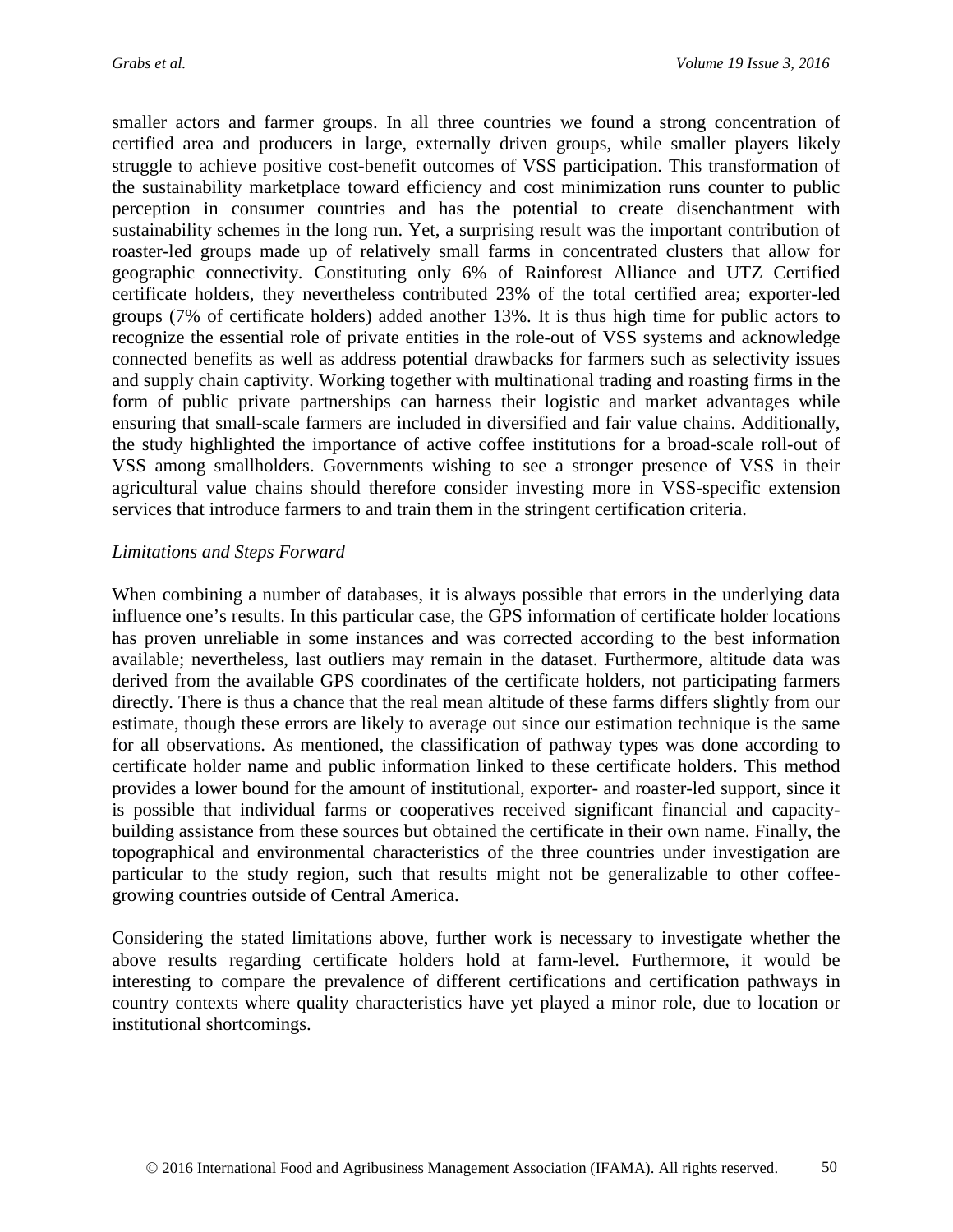## **Acknowledgements**

We gratefully acknowledge the financial support of the junior research group TRANS SUSTAIN by the Land Nordrhein-Westfalen, Ministerium für Innovation, Wissenschaft und Forschung, without which the present study could not have been completed. We also thank the anonymous expert interviewees as well as three anonymous reviewers for their valuable input and comments.

## **References**

- Arnould, E., A. Plastina, and D. Ball. 2009. Does Fair Trade deliver on its core value proposition? Effects on income, educational attainment and health in three countries. *Journal of Public Policy and Marketing* 28(9):186–201. http://dx.doi.org/10.1509/jppm.28.2.186.
- Auld, G. et al. 2007. The spread of the certification model: Understanding the evolution of nonstate market driven governance. *International Studies Association Conference*.
- Bamber, P., A. Guinn and G. Gereffi. 2014. *Burundi in the Coffee Global Value*. Center on Globalization, Governance and Competitiveness, Duke University.
- Bitzer, V., P. Glasbergen and B. Arts. 2013. Exploring the potential of intersectoral partnerships to improve the position of farmers in global agrifood chains: findings from the coffee sector in Peru. *Agriculture and Human Values* 30(1): 5–20.
- Bolwig, S., P. Gibbon and S.A.M. Jones. 2009. The economics of smallholder organic contract farming in tropical Africa. *World Development* 37(6):1094–1104.
- Boyle, M., 2014. Nestle challenge grows after \$5 billion Mondelez merger. *Bloomberg Business*. http://www.bloomberg.com/news/articles/2014-05-07/nestle-challenge-grows-after-5 billion-mondelez-merger.
- Cashore, B., G. Auld and D. Newson. 2004. *Governance through markets. Forest certification and the emergence of non-state authority*, New Haven: Yale University Press.
- Chacón Sánchez, C. 2008. *Estudio de mercado para café oro de Costa Rica [Market study for green coffee from Costa Rica]*, IADB. http://www.iadb.org/Document.cfm?id=35458438.
- Cohen, L. 2015. Factbox: With dealmaking, JAB Holding expands its coffee empire. *Reuters*. http://www.reuters.com/article/us-keurig-green-m-a-jabfactboxidUSKBN0TQ1ZI2015 1208.
- Coricafe.com. 2012. Costa Rica: In depth coffee report. Coffee industry structure. Coricafe.
- Costa Rica. 1961. Ley sobre regimen de relaciones entre productores, beneficiadores y exportadores de café. Ley 2762 del 21/06/1961. [Law governing the relationship between coffee producers, processers and exporters. Law 2762 of 21/06/1961], Costa Rica: Asamblea Legislativa de la Republica de Costa Rica.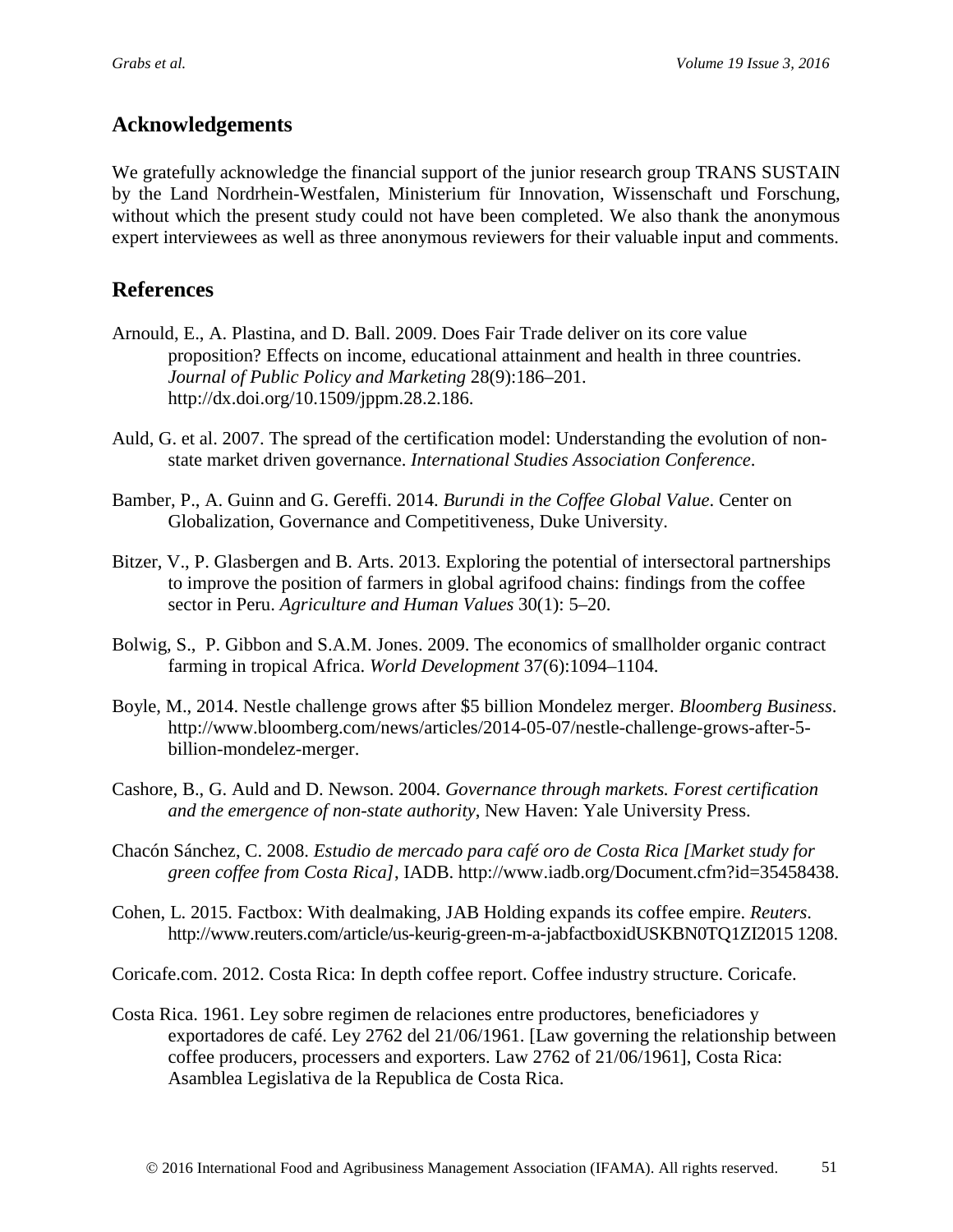- Dietz, T. and J. Auffenberg. 2014. The efficacy of private voluntary certification schemes: A governance costs approach. Bremen: Center for Transnational Studies (ZenTra) of the Universities of Bremen and Oldenburg. http://papers.ssrn.com/sol3/papers.cfm?abstract\_ id=2513254.
- Elder, S.D., J. Lister and P. Dauvergne. 2014. Big retail and sustainable coffee: A new development studies research agenda. *Progress in Development Studies* 14(1):77–90. doi: 10.1177/1464993413504354.
- Fair Trade USA. 2016. Global Reach Map. http://fairtradeusa.org/what-is-fair-trade/globalreach-map.
- Fischer, E.F. and B. Victor. 2014. High-end coffee and smallholder growers in Guatemala. *Latin American Research Review* 49(1):3–20.
- FLOCERT, 2016. Fairtrade Customer Search. http://www.flocert.net/fairtrade-services/fairtradecertification/fairtrade-customer-search/.
- Federación Nacional de Cafeteros de Colombia (FNC). 2015. Area cultivada anual desde 2002 [Cultivated area - annually from 2002], Bogota. http://www.federaciondecafeteros.org /static/files/Area\_cultivada1.xls.
- Federación Nacional de Cafeteros de Colombia (FNC). 2014. Informe de Comités Departamentales [Report of Departmental Committees], Bogota: Federación Nacional de Cafeteros de Colombia.
- Forrer, J. and K. Mo. 2013. From Certification to Supply Chain Strategy: An Analytical Framework for Enhancing Tropical Forest Governance. *Organization and Environment* 26(3):260–280.
- Fransen, L., 2011. Why do private governance organizations not converge? A political– institutional analysis of transnational labor standards regulation. *Governance* 24(2): 359– 387.
- Fransen, L. and B. Burgoon. 2012. A market for worker rights: Explaining business support for international private labour regulation. *Review of International Political Economy* 19(2): 236–266.
- Gereffi, G. 1999. A commodity chains framework for analyzing global industries. *Institute of Development Studies* 8(12):1–9. https://www.ids.ac.uk/IDS/global/Conf/pdfs/gereffi.pdf
- Gibbon, P. and S. Ponte. 2005. *Trading down: Africa, value chains, and the global economy*, Philadelphia: Temple University Press.
- Guedes Pinto, L.F., T. Gardner, C.L. McDermott, and K.O.L. Ayub. 2014. Group certification supports an increase in the diversity of Sustainable Agriculture Network – Rainforest Alliance certified coffee producers in Brazil. *Ecological Economics* 107(November):59– 64.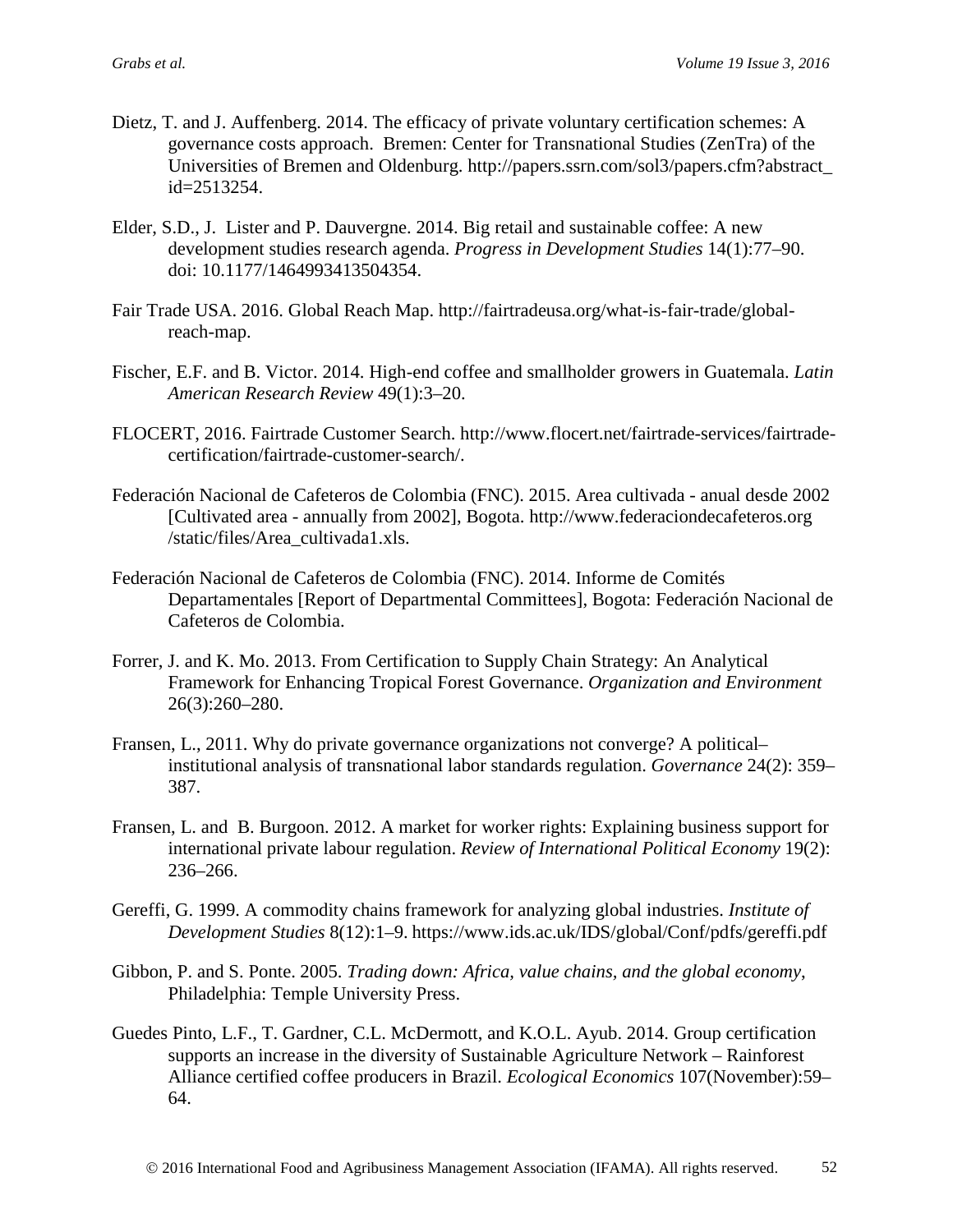- Howard, P.H. and D. Jaffee. 2013. Fair Trade coffee in the United States. *Sustainability* 5(1): 72–89.
- Instituto del Café de Costa Rica (ICAFE). 2015a. El café sostenible de Costa Rica [Costa Rica's sustainable coffee]. http://www.icafe.cr/nuestro-cafe/el-mejor-cafe-del-mundo/.
- Instituto del Café de Costa Rica (ICAFE). 2015b. Proceso de Liquidación [Liquidation process]. http://www.icafe.cr/nuestro-cafe/proceso-de-liquidacion/.
- Instituto del Café de Costa Rica (ICAFE). 2014. Informe sobre la actividad cafetalera de Costa Rica [Report on the coffee producing activity of Costa Rica], San Jose: Instituto del Café de Costa Rica.
- International Coffee Organization (ICO). 2014. World coffee trade (1963–2013): A review of the markets, challenges and opportunities facing the sector, London: International Coffee Organization. http://www.ico.org/news/icc-111-5-r1e-world-coffee-outlook.pdf
- Instituto Nacional de Estadística y Censos (INEC). 2015. Censo Agropecuario 2014 [Agricultural census 2014], San Jose. http://www.inec.go.cr/agropecuario.
- Kalfagianni, A. and D. Fuchs. 2015. The effectiveness of private food governance in fostering sustainable development. In *The Changing Landscape of Food Governance: Public and Private Encounters*. 134.
- Kaplinsky, R. and R. Fitter. 2004. Technology and globalisation: who gains when commodities are de-commodified? *International Journal of Technology and Globalisation* 1(1):.5–28. doi:10.1504/IJTG.2004.004548.
- Karjalainen, K. and C. Moxham. 2013. Focus on Fairtrade : Propositions for Integrating Fairtrade and Supply Chain Management Research. *Journal of Business Ethics* 116:267–282. doi:10.1007/s10551-012-1469-1.
- Kolk, A. 2005. Corporate Social Responsibility in the coffee sector: The dynamics of MNC responses and code development. *European Management Journal*, 23(2):228–236.
- Klynveld Peat Marwick Goerdeler (KPMG). 2013. Improving smallholder livelihoods: Effectiveness of certification in coffee, cocoa and cotton. Report commissioned by Sustaineo. http://www.sustaineo.org/projects-en.html.
- Kuit, M., F. van Rijin, V. Tu Thi Minh, P. Van Anh. 2013. The Sustainable Coffee Conundrum: A study into the effects, cost and benefits of implementation modalities of sustainable coffee production in Vietnam. Wageningen: Kuit Consultancy/Wageningen University and Research.
- Kuit, M. and Y. Waarts. 2014. Small-scale farmers, certification schemes and private standards: Is there a business case? Costs and benefits of certification and verification systems for small-scale farmers in cocoa, coffee, cotton, fruit and vegetable sectors, Wageningen: Technical Centre for Agricultural and Rural Cooperation ACP-EU (CTA). http://publications.cta.int/media/publications/downloads/1823\_PDF.pdf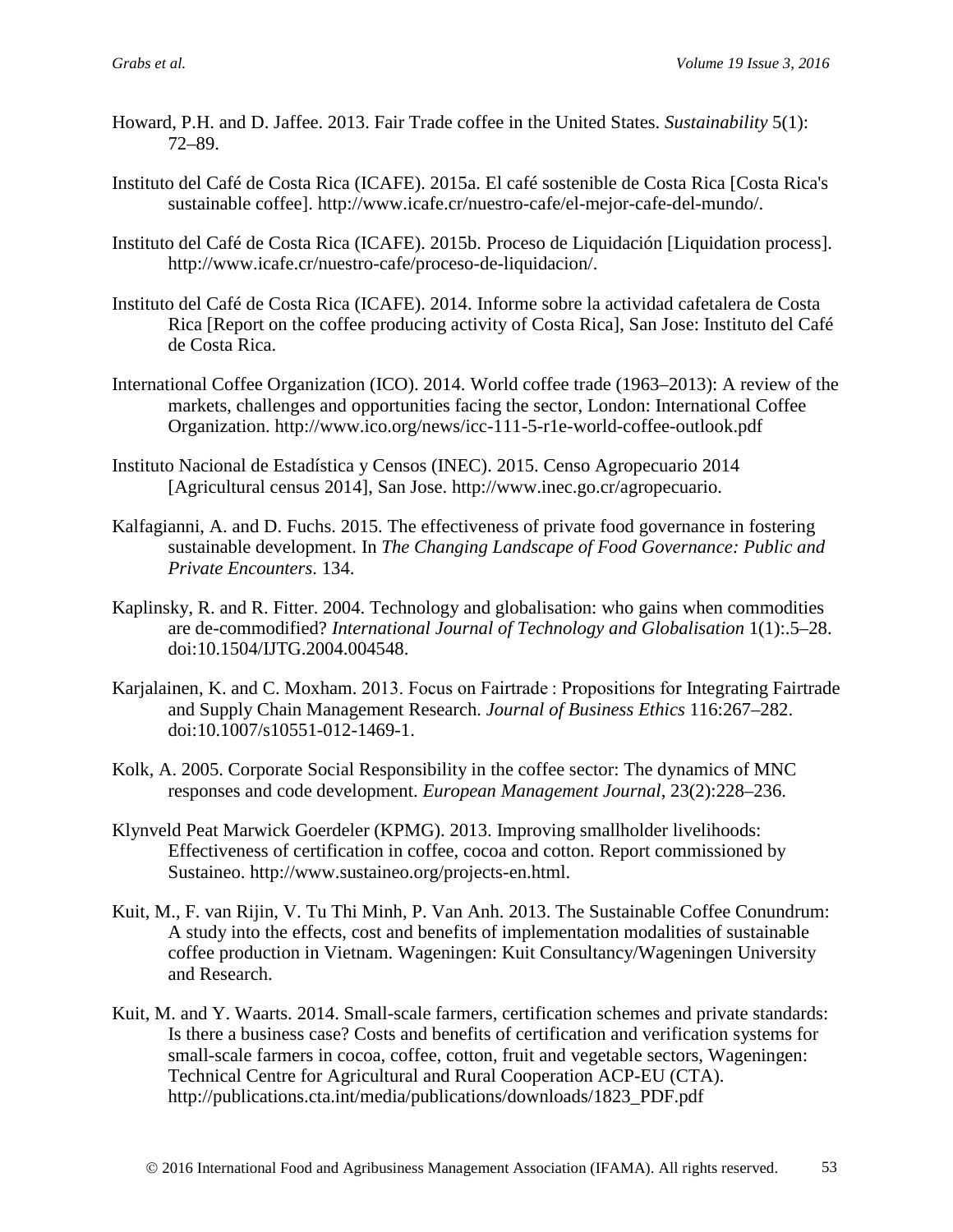- Lambin, E.F. et al. 2014. Effectiveness and synergies of policy instruments for land use governance in tropical regions. *Global Environmental Change* 28(1):129–140.
- Levy, D., J. Reinecke, and S. Manning. 2016. The political dynamics of sustainable coffee: Contested value regimes and the transformation of sustainability. *Journal of Management Studies*, 53(3): 364–401.
- Luxner, L., 2015. New Anacafé chief: Guatemalan state must do more to finance battle against coffee rust. *The Tico Times*. http://www.ticotimes.net/2015/01/10/new-anacafe-chiefguatemalan-state-must-do-more-to-finance-battle-against-coffee-rust.
- Ministerio de Agricultura y Desarrollo Rural de Colombia (MADR). 2013. *Resolución 308 de 2013 [Resolution 308 of 2013]*, Bogota: Ministerio de Agricultura y Desarrollo Rural de Colombia. https://www.minagricultura.gov.co/Normatividad/Resoluciones/308.pdf
- Ministerio de Agricultura, Ganadería y Alimentación de Guatemala (MAGA). 2015. El Agro en Cifras 2014 [Agriculture in Numbers 2014], Guatemala City. http://web.maga.gob.gt/download/1agro-cifras2014.pdf
- Moxham, C. and K. Kauppi. 2014. Using organisational theories to further our understanding of socially sustainable supply chains: The case of fair trade. *Supply Chain Management: An International Journal* 19(4):413–420.
- Nadvi, K. 2008. Global standards, global governance and the organization of global value chains. *Journal of Economic Geography* 8(3):323–343. doi: 10.1093/jeg/lbn003.
- Organisation for Economic Co-operation and Development (OECD). 2015. Revisión de la OCDE de las políticas agrícolas: Colombia 2015. Evaluación y recomendaciones de política [OECD Review of Agricultural Policies: Colombia 2015. Policy evaluation and recommendations]. http://www.oecd.org/countries/colombia/OECD-Review-Agriculture-Colombia-2015-Spanish-Summary.pdf
- Panhuysen, S. and J. Pierrot. 2014. Coffee Barometer 2014. The Hague: Hivos/IUCN-NL/Oxfam-Novib/Solidaridad/WWF. https://hivos.org/sites/default/files/coffee\_barometer\_2014\_report\_1.pdf
- Pattberg, P., 2006. The influence of global business regulation: Beyond good corporate conduct. *Business and Society Review* 111(3):241–268.
- Potts, J. et al. 2014. *The State of Sustainability Initiatives Review*. Winnipeg: International Institute for Sustainable Development. https://www.iisd.org/pdf/2014/ssi\_2014.pdf.
- Rainforest Alliance. 2016. Our global impact: Agriculture. http://www.rainforestalliance.org/work/impact/map/agriculture.
- Raynolds, L.T. 2009. Mainstreaming Fair Trade coffee: From partnership to traceability. *World Development* 37(6):1083–1093.